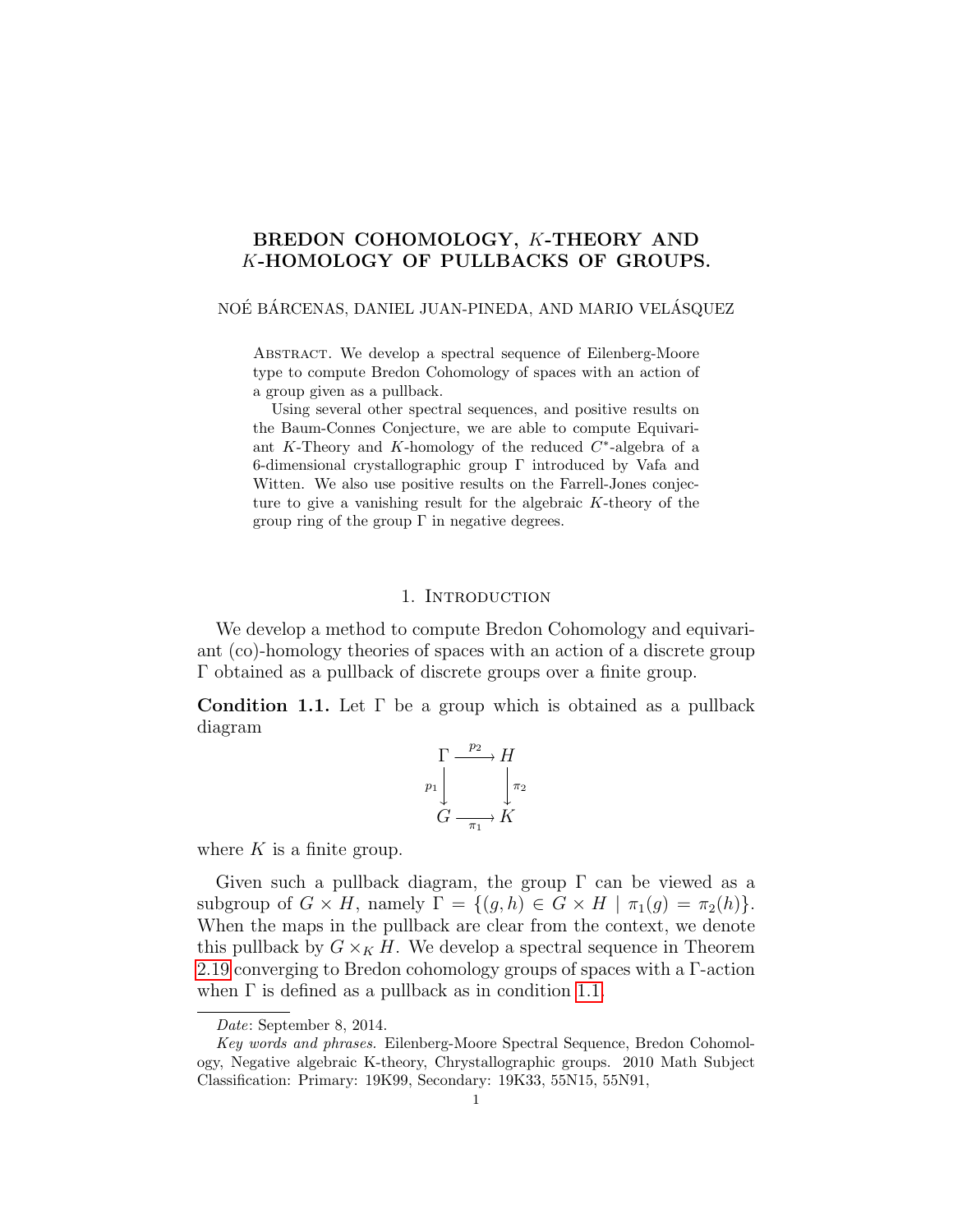Theorem. [2.19](#page-10-0) [Eilenberg-Moore spectral sequence for Bredon cohomology] Let  $\Gamma$  be a group as in [1.1.](#page-0-0) Assume that X is a G-CW complex with isotropy in a family  $\mathcal F$  of finite subgroups of  $G$  and  $Y$  is an  $H$ -CW complex with isotropy in a family  $\mathcal{F}'$  of finite subgroups of H. Let  $M$  be a Bredon coefficient system, which we suppose endowed with a Green functor structure. Assume that  $M$  satisfies the projectivity condition [2.9.](#page-6-0) Then, there is a spectral sequence with  $E_2$  term given by

$$
\operatorname{Tor}^{p,q}_{M(K/K)}(H^*_{\mathcal{F}}(X,M),H^*_{\mathcal{F}'}(Y,M))
$$

which converges to

$$
\operatorname{Tor}^{p,q}_{M(K/K)}(\underline{C}^*_G(X,M),\underline{C}^*_H(Y,M)).
$$

The groups  $H^*_{\mathcal{F}}(Y, M)$  denote Bredon co-homology with coefficients in the contravariant functor  $M$ , defined on a family  $\mathcal{F}'$  containing the isotropy groups of Y. The groups  $\underline{C}_G^*(X, M)$  denote Bredon cochain complexes with a differential graded structure explained in detail in Section [2.](#page-4-0) The groups  $\text{Tor}_{M(K/K)}^{p,q}(\cdot,\cdot)$  are derived functors of differential graded algebras and modules.

The spectral sequence gives a method to compute Γ-equivariant Bredon cohomology groups out of the (potentially easier to calculate)  $G$ - respectively, H-equivariant cohomology groups of  $X$  and  $Y$ , together with knowledge about their structure as modules over the ring  $M(K/K)$ .

The pullback structure in [1.1](#page-0-0) appears in the computations of Bredon cohomology of crystallographic groups  $\Gamma$  with a given (finite) point group  $K$ . These groups are given as an extension

<span id="page-1-0"></span>
$$
(1.2) \t 1 \to \mathbb{Z}^n \to \Gamma \to K \to 1
$$

where K is finite and the conjugation action on  $\mathbb{Z}^n$  is given by a representation  $\rho: K \to Gl_n(\mathbb{Z})$ . In this situation, the space  $\mathbb{R}^n$  with the induced action is a model for  $E\Gamma$ . This is a consequence of Proposition 1.12, page 30 in [\[CK90\]](#page-21-0).

Splitting the representation  $\rho: K \to Gl_n(\mathbb{Z})$  gives a pullback structure on Γ. More precisely, assume that  $\mathbb{Z}^n$  with the action given by  $\rho$ has a K-invariant decomposition  $\mathbb{Z}^n = A \oplus B$ .

Denote by G the semidirect product  $A \rtimes K$  and by H the semidirect product  $B \rtimes K$ . Then, the group  $\Gamma$  is isomorphic to the pullback  $G \times_K H$ . See Remark [2.24](#page-12-0) for details on this.

The main application of Theorem [2.19](#page-10-0) will be a method for the computation of equivariant (co)-homology theories evaluated on classifying spaces for families of subgroups of  $\Gamma$  as in Theorem [3.18.](#page-18-0)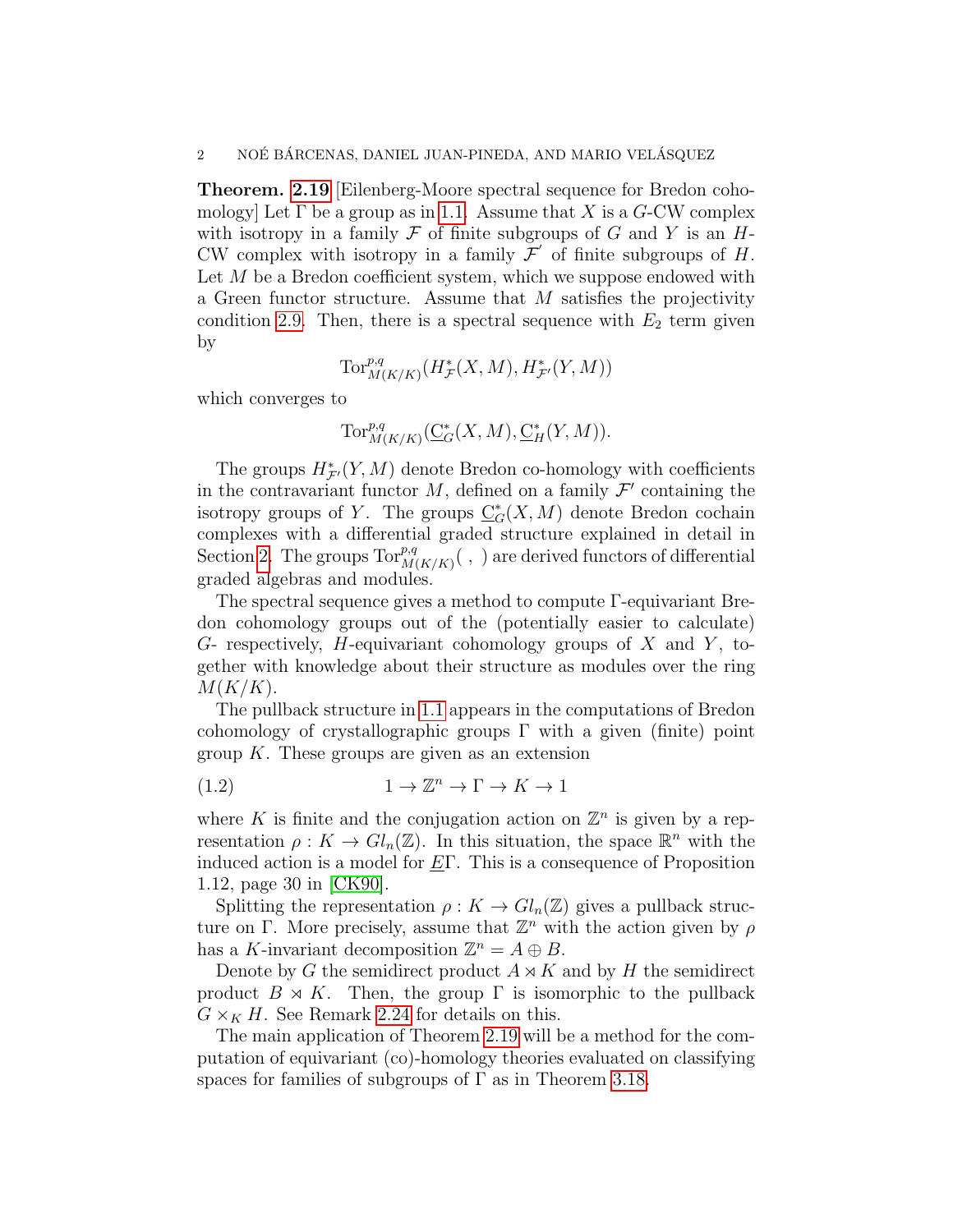The interest in these computations comes from the fact that the assembly maps in the Baum-Connes conjecture [\[BCH94\]](#page-21-1)

(1.3) 
$$
K^{\Gamma}_*(\underline{E}\Gamma) \to K_*(C^*_r(\Gamma))
$$

and in the Farrell-Jones Conjecture [\[DL98\]](#page-21-2)

<span id="page-2-2"></span>(1.4) 
$$
\mathbb{H}_*^{\Gamma}(E_{\mathcal{VC}}(\Gamma), \mathbb{K}^{-\infty}(R)) \to K_*(R\Gamma)
$$

involve equivariant homology theories evaluated on these spaces. Computations of Bredon (co)-homology groups associated to these (co)-homology theories give inputs to a spectral sequence of Atiyah-Hirzebruch type [\[DL98\]](#page-21-2), abutting to the relevant equivariant (co)-homology groups.

Until now, the methods developed for the computation of  $K$ -theory and K-homology groups of extensions  $\Gamma$  as in [1.2](#page-1-0) include assumptions on the maximality of finite, respectively virtually cyclic subgroups relevant to the computation, as well as strong hypotheses on their normalizers. This concerns particularly conditions M and NM in [\[LS00\]](#page-22-0), [\[DL13\]](#page-21-3), or explicit computations related to the Weyl groups of them, as in [\[LL12\]](#page-22-1). All of them restrict the class of extensions to those arising from conjugation actions which are free outside of the origin.

In another direction, extensive knowledge of models for both spaces, using the classification of crystallographic groups in a given dimension also gives information about the homology groups relevant to the Farrell-Jones Conjecture, as it is done in [\[FO12\]](#page-21-4).

The methods derived from the spectral sequence in Theorem [2.19](#page-10-0) rely neither on the dimension, as the use of specific models in [\[FO12\]](#page-21-4), nor on freeness of the conjugation action as in [\[LL12\]](#page-22-1), [\[LS00\]](#page-22-0), [\[DL13\]](#page-21-3) and the existence of a unique maximal finite subgroup.

To illustrate our method, we concentrate in a group extension

$$
1 \to \mathbb{Z}^6 \to \Gamma \to \mathbb{Z}/4\mathbb{Z} \to 1,
$$

which gained interest in theoretical physics [\[VW95\]](#page-22-2).

<span id="page-2-0"></span>Example 1.5. [The 6- dimensional Vafa-Witten toroidal orbifold quotient] Consider the action of  $\mathbb{Z}/4\mathbb{Z}$  on  $\mathbb{Z}^{\oplus 6}$  induced from the action of  $\mathbb{Z}/4\mathbb{Z}$  on  $\mathbb{C}^3$ , given by

<span id="page-2-1"></span>
$$
k(z_1, z_2, z_3) = (-z_1, iz_2, iz_3).
$$

The associated semidirect product

(1.6) 
$$
1 \to \mathbb{Z}^6 \to \Gamma \to \mathbb{Z}/4\mathbb{Z} \to 1
$$

will be called the Vafa-Witten group, this splits as a multiple pullback  $(\mathbb{Z} \rtimes \mathbb{Z}/4\mathbb{Z}) \times_{\mathbb{Z}/4\mathbb{Z}} (\mathbb{Z} \rtimes \mathbb{Z}/4\mathbb{Z}) \times_{\mathbb{Z}/4\mathbb{Z}} (\mathbb{Z}^2 \rtimes \mathbb{Z}/4\mathbb{Z}) \times_{\mathbb{Z}/4\mathbb{Z}} (\mathbb{Z}^2 \rtimes \mathbb{Z}/4\mathbb{Z}).$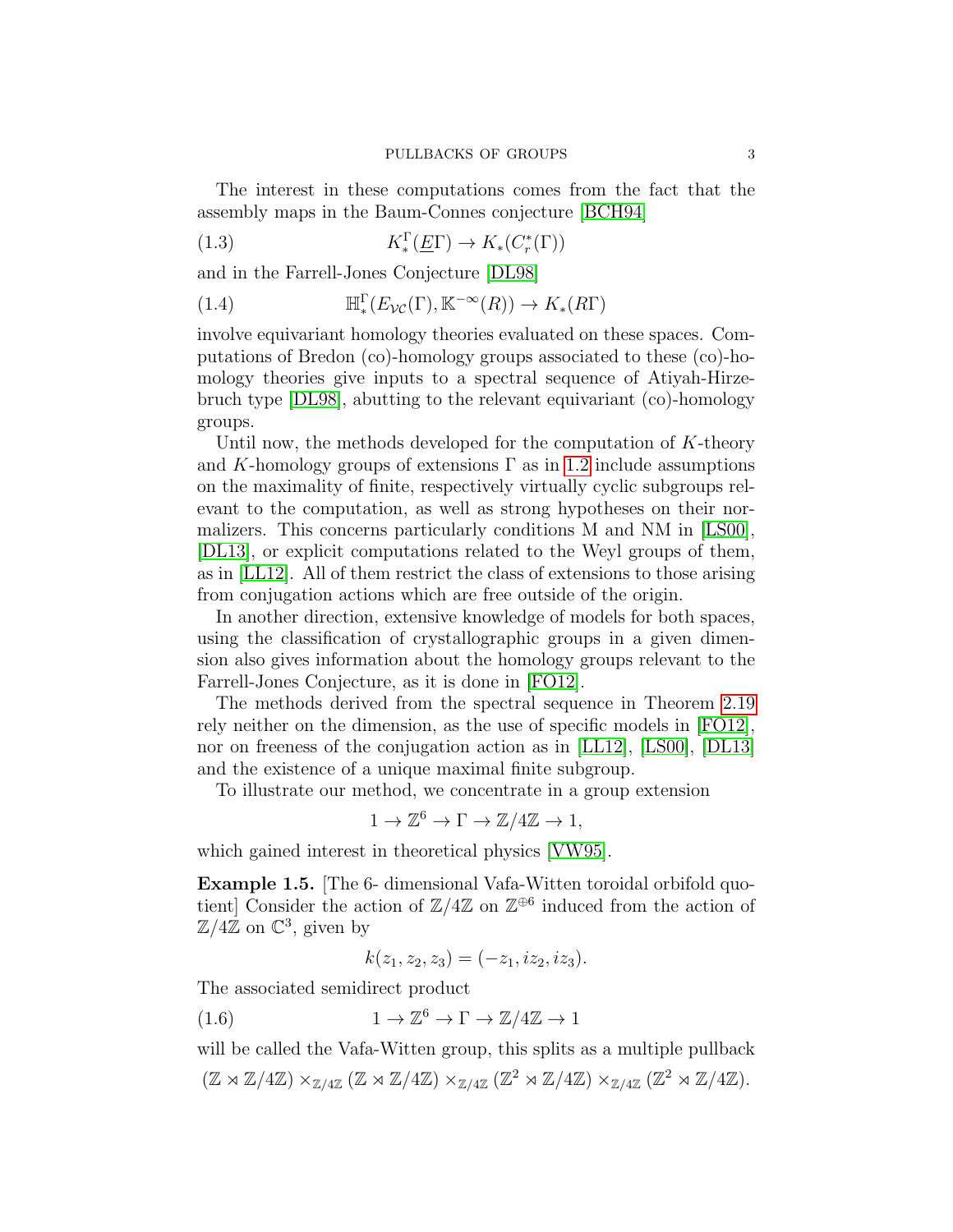Where the first two semidirect products are taken with respect to the representation  $-1 : \mathbb{Z}/4 \to Gl_1(\mathbb{Z})$  given by scalar multiplication by  $-1$ , and the two last ones are given by the representation  $i : \mathbb{Z}/2 \to \mathbb{Z}^2$ given by complex multiplication by  $i$ . Notice that the action determined by  $\Gamma$  in E $\Gamma$ , and more specifically, the one coming from the block given by the action  $\mathbb{Z} \rtimes \mathbb{Z}/4\mathbb{Z}$  is not free outside of the origin. Condition  $M$  of [Lüc05] is not satisfied in this case, because if we denote by 1 the generator of  $\mathbb Z$  and by t a generator of  $\mathbb Z/4\mathbb Z$ , we have that the group  $\langle (0, t^2) \rangle \cong \mathbb{Z}/2\mathbb{Z}$  is contained in two maximal finite subgroups namely  $\langle (0, t) \rangle$  and  $\langle (1, t) \rangle$ , although our methods readily apply to this situation.

For the group described in Example [1.5,](#page-2-0) we show that the spectral sequence from Theorem [2.19](#page-10-0) collapses at the  $E_2$ -term for the specific choice of the complex representation ring as a Bredon coefficient system. With the use of a Universal Coefficient Theorem for Bredon Cohomology, Theorem 1.13 in [\[BV14\]](#page-21-5), completely determines the equivariant K-Homology of the classifying space for proper actions.

**Theorem. [3.18](#page-18-0)** [Topological K-Theory] Let  $\Gamma$  be the group  $\mathbb{Z}^6 \rtimes \mathbb{Z}/4\mathbb{Z}$ acting on  $\mathbb{R}^6$  as in [1.5.](#page-2-0) The topological K-theory of the reduced  $C^*$ algebra of  $\Gamma$  is as follows:

- $K_0(C_r^*(\Gamma)) \cong K_0^{\Gamma}(\underline{E}\Gamma) \cong \mathbb{Z}^{\oplus 47}$  and
- $K_1(C_r^*(\Gamma)) \cong K_1^{\Gamma}(\underline{E}\Gamma) = 0.$

The ideas developed in Theorem [2.19](#page-10-0) and subsequent computations are particularly well-suited to families of subgroups which are wellbehaved under products. The example for such a family is, notably, the family of finite subgroups. Although the Eilenberg-Moore method [2.19](#page-10-0) does not transfer directly to the family of virtually cyclic subgroups due to its bad behaviour under products, we are able to deduce using positive results on the Farrell-Jones Conjecture [\[Tsa95\]](#page-22-4), [\[JP03\]](#page-22-5), [\[FJ\]](#page-21-6) and computations of lower algebraic K-Theory [\[Cara\]](#page-21-7), [\[Carb\]](#page-21-8), the following result, computing the negative algebraic K-theory of the group ring RG.

**Theorem. [3.22](#page-21-9)** [Negative algebraic K-Theory] Let  $\Gamma$  be the group determined by the extension [1.6.](#page-2-1) Let  $R$  be a ring of algebraic integers. Then,

$$
K_i(R\Gamma) = 0, \text{ for all } i < 0.
$$

This paper is organized as follows: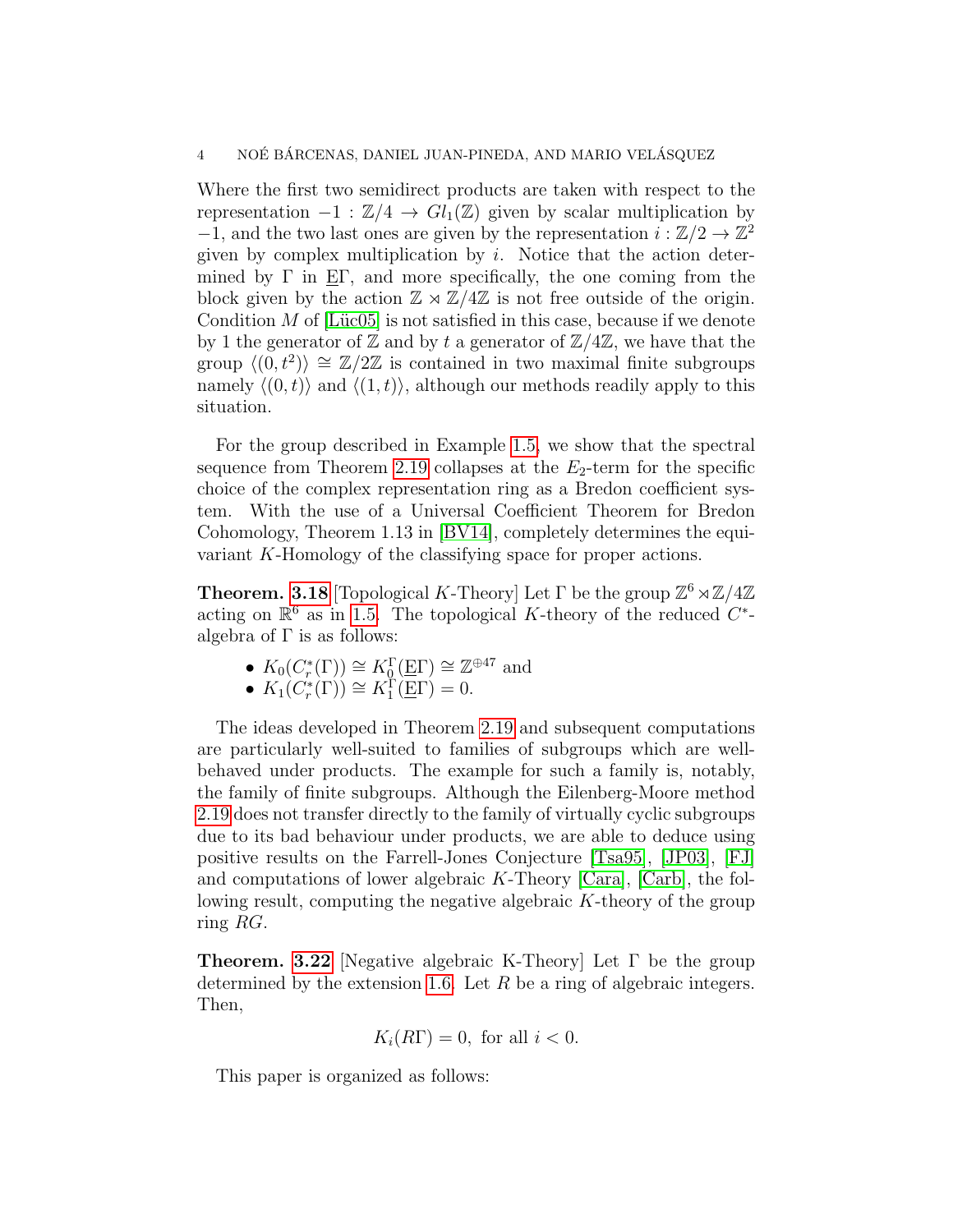### PULLBACKS OF GROUPS  $\hspace{1.5cm}$  5

### CONTENTS

| 1. Introduction                                           |               |
|-----------------------------------------------------------|---------------|
| Acknowledgements                                          | $\frac{5}{2}$ |
| 2. The Eilenberg-Moore spectral sequence and Bredon       |               |
| Cohomology                                                | $\frac{5}{2}$ |
| Bredon cohomology of Crystallographic groups of arbitrary |               |
| dimension with a given point group                        | 13            |
| 3. Computations for the Vafa-Witten group $\Gamma$ .      | 14            |
| Topological $K$ -theory and $K$ -homology                 | 14            |
| Negative Algebraic K-Theory                               | 20            |
| References                                                | 22            |

<span id="page-4-1"></span>Acknowledgements. The first author received support of a CONA-CYT Postdoctoral Fellowship. The second author received support from DGAPA and CONACYT research grants. The third author received support of a UNAM Postdoctoral Fellowship.

We thank Prof. Bernardo Uribe for valuable remarks in a preliminary version of this paper.

# <span id="page-4-0"></span>2. The Eilenberg-Moore spectral sequence and Bredon Cohomology

Definition 2.1. Recall that a G-CW complex structure on the pair  $(X, A)$  consists of a filtration of the G-space  $X = \bigcup_{-1 \leq n} X_n$  with  $X_{-1} =$  $\emptyset$ ,  $X_0 = A$  and every space is inductively obtained from the previous one by attaching cells with pushout diagrams



**Definition 2.2.** Let  $\mathcal F$  be a family of subgroups which is closed under subgroups and conjugation. A model for the classifying space for the family  $\mathcal F$  is a G-CW complex X satisfying

- All isotropy groups of X lie in  $\mathcal{F}$ .
- For any G-CW complex Y with isotropy in  $\mathcal{F}$ , there exists up to G-homotopy a unique G-equivariant map  $f: Y \to X$ .

A model for the classifying space of the family  $\mathcal F$  will be usually denoted by  $E_{\mathcal{F}}(G)$ .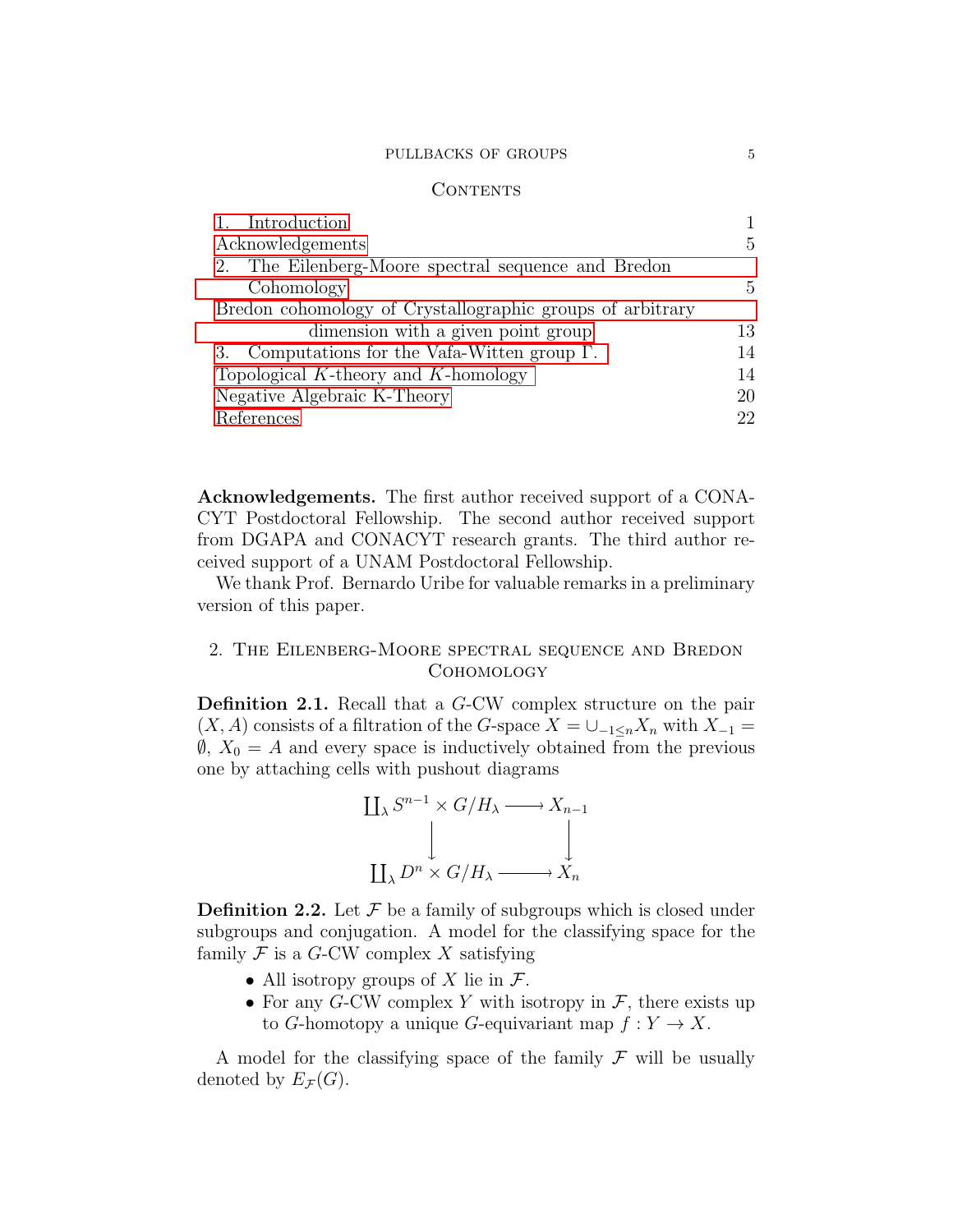Particularly relevant is the classifying space for proper actions, the classifying space for the family  $\mathcal{FIN}$  of finite subgroups, denoted by EG and the space  $E_{\mathcal{V}\mathcal{C}}(G)$  for the family  $\mathcal{V}\mathcal{C}$  of virtually cyclic subgroups.

Let  $X$  be a  $G$ -CW-complex. The Bredon chain complex is defined as the contravariant functor to the category of chain complexes  $C_*^G(X) : \mathsf{Or}_{\mathcal{F}}(G) \to \mathbb{Z}$  – CHCOM which assigns to every object  $G/H$ the cellular Z-chain complex of the H-fixed point complex  $C_*(X^H) \cong$  $C_*(\text{Map}_G(G/H, X))$  with respect to the cellular boundary maps  $\underline{\partial}_*$ . The n-chains of the Bredon chain complex evaluated on an object  $\bigoplus_{\lambda} \mathbb{Z}[e_{\lambda}]$ , where  $e_{\lambda}$  denotes the cell orbits of type  $D^n \times G/K$  in the  $G/K$  of the orbit category, consist of elements of free abelian groups cell decomposition above and  $\mathbb{Z}[e_{\lambda}]$  denotes the free abelian group generated by  $e_{\lambda}$ .

Let G be a discrete group, let  $\text{Or}(G)$  be the orbit category of G, where objects are homogeneous sets  $G/H$  and morphisms are G-equivariant maps.

**Convention 2.3.** Let R be a ring and F be a family of groups. Recall that a contravariant Bredon functor M with values on R-modules is a contravariant functor defined on the full subcategory  $\mathsf{Or}(G,\mathcal{F})$  consisting of homogeneneous spaces  $G/H$ , where  $H \in \mathcal{F}$ . In this paper we suppose that Bredon functors are endowed with a representable Green functor structure. For a definition of Green functors see [\[Bou97\]](#page-21-11).

Definition 2.4 (Bredon cochain complex). Given a contravariant Bredon functor M, the Bredon cochain complex  $C^*_G(X; M)$  is defined as the abelian group of natural transformations of functors defined on the orbit category  $C_G^*(X) \to M$ . In symbols,

$$
C_G^n(X;M) = \text{Hom}_{\text{Or}_{\mathcal{F}(G)}}(C_n^G(X),M),
$$

where  $\mathcal{F}(G)$  is a family containing the isotropy groups of X.

Given a set  $\{e_{\lambda}\}\$  of representatives of the orbits of n-cells of the G-CW complex X, and isotropy subgroups  $P_{\lambda}$  of the cells  $e_{\lambda}$ , the abelian groups  $C_G^n(X, M)$  satisfy:

$$
C_G^n(X, M) = \prod_{\lambda} Hom_{\mathbb{Z}}(\mathbb{Z}[e_{\lambda}], M(G/P_{\lambda}))
$$

with one summand for each orbit representative  $e_{\lambda}$ . They afford a differential  $\delta^n: C_G^n(X, M) \to C_G^{n+1}(X, M)$  determined by  $\underline{\partial}_*$  and maps  $M(\phi) : M(G/P_{\xi}) \to M(G/P_{\lambda})$  for morphisms  $\phi : G/P_{\lambda} \to G/P_{\xi}$ .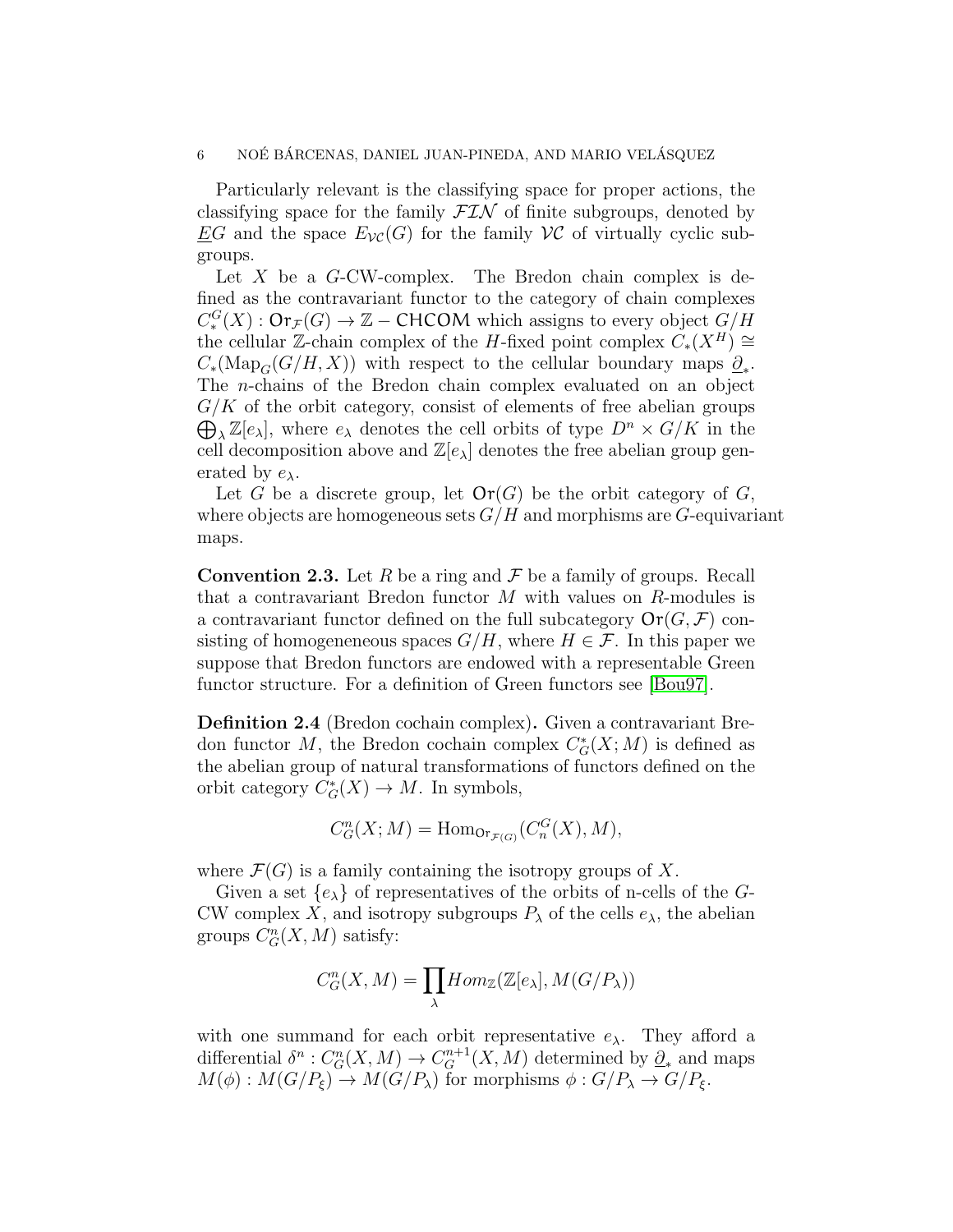Given a Bredon functor  $M$ , the Bredon cochain complex has cup products

$$
\cup:C^m_G(X,M)\otimes C^n_G(X,M)\to C^{n+m}_G(X,M).
$$

See [\[Bre67\]](#page-21-12), Chapter I.8 in pages 19-20.

We will list now some algebraic definitions.

Definition 2.5 (Differential Graded Algebra). Let A be a graded algebra. A is said to be a differential graded algebra (DGA) if there exists a group homomorphism  $d: A \to A$  of degree  $+1$  satisfying

- (i)  $d^2 = 0$
- (ii)  $d(ab) = d(a)b + (-1)^{|a|}ad(b)$  where | a | is the degree of the element  $a \in A$ .

Definition 2.6 (Differential Modules over a Differential Graded Algebra). Let  $(A, d<sub>A</sub>)$  be a differential graded algebra. A differential graded module over A is a graded A-module M together with differentials  $d_{\mathcal{M}}$ satisfying  $d_{\mathcal{M}}(am) = d_{A}(a)m + (-1)^{|m|} ad_{\mathcal{M}}(m)$ 

Remark 2.7 (DGA Associated to a Bredon Module). Let M be a contravariant Bredon functor. The differential graded algebra  $C^*_G(M)$ is defined as the inverse limit

$$
C^0_G(M)=\lim_{G/P\in\mathcal{F}}M(G/P)
$$

where the limit is taken in the category of commutative rings with 1,  $C_G^i(M) = 0$  for  $i \neq 0$ , and  $d_i = 0$  for all i. Note that if the group G is finite, and  $\mathcal F$  is the family of finite subgroups,  $C_G^0(M) = M(G/G)$ .

The full Bredon cochain complex  $\bigoplus_n C^n_G(X, M)$  together with the differential graded  $C^*_G(M)$ -module structure will be denoted by  $C^*_G(X, M)$ .

Definition 2.8 (Bredon cohomology). The Bredon cohomology groups with coefficients in M, denoted by  $H^*_G(X, M)$  are the cohomology groups of the cochain complex  $(C^*_{\mathcal{F}}(X, M), \delta^*)$ .

We will now assume the following condition, which simplifies the differential graded structure involved in the cochain complexes.

<span id="page-6-0"></span>**Condition 2.9** (Condition P). We will assume that  $\Gamma$  fits in a pullback diagram as in condition [1.1.](#page-0-0)

Consider a contravariant Bredon functor M defined on the orbit categories  $\text{Or}(\Gamma, \mathcal{F})$ ,  $\text{Or}(G, p_1(\mathcal{F}))$  and  $\text{Or}(H, p_2(\mathcal{F}))$ . Given elements  $G/P$  and  $H/Q$  in  $\text{Or}(G, p_1(\mathcal{F}))$ , respectively  $\text{Or}(H, p_2(\mathcal{F}))$ ,

• The maps  $\pi_1^*: M(K/\pi_1(P)) \to M(G/P), \pi_2^*: M(K/\pi_2(P)) \to$  $M(H/Q)$  furnish  $M(G/P)$  and  $M(H/Q)$  with structure of projective modules over the ring  $M(K/\pi_1(P)) = M(K/\pi_2(P)).$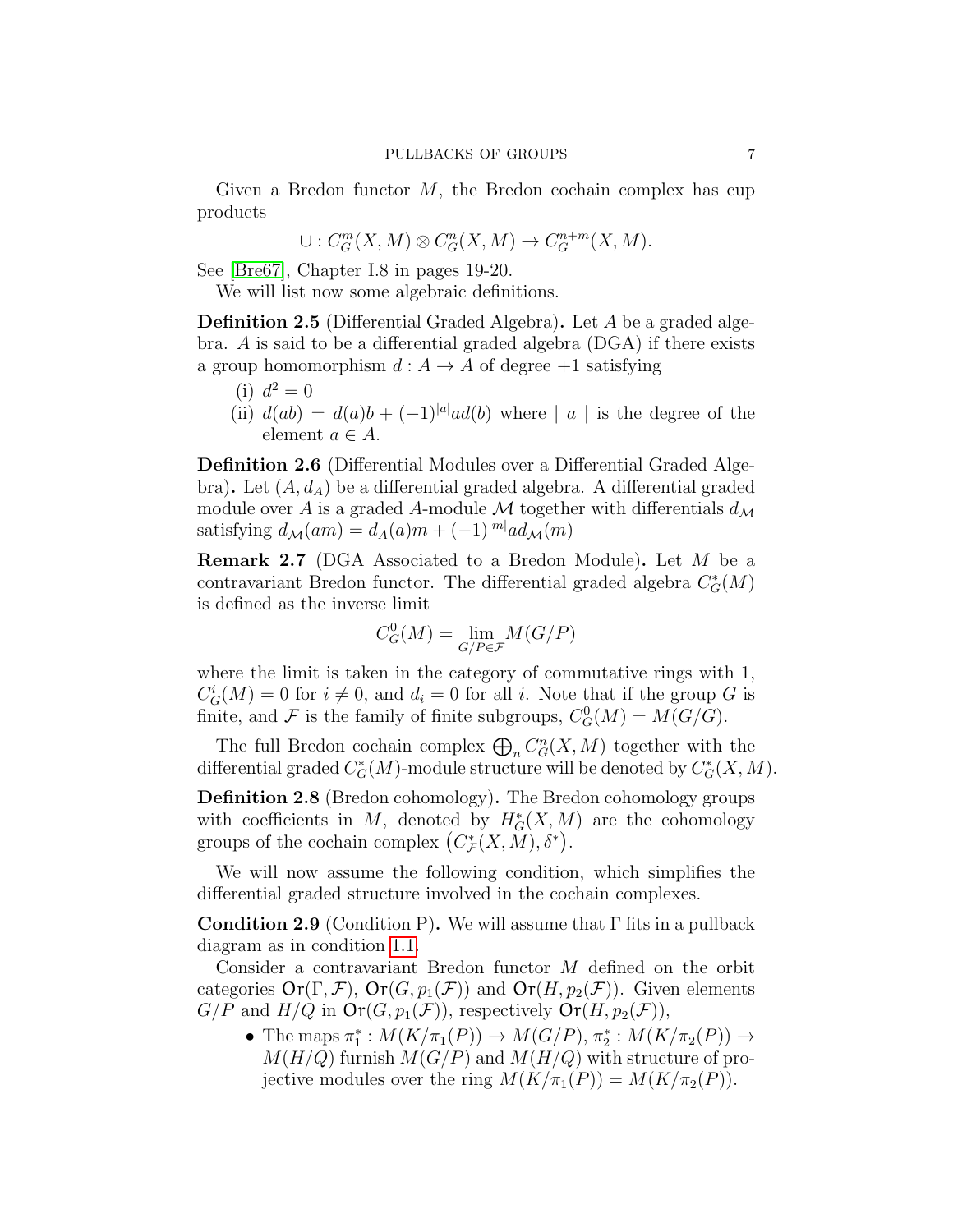The following fact is crucial for our computations related to the family of finite subgroups.

<span id="page-7-1"></span>Lemma 2.10 (Structure Lemma for families of finite subgroups). Let  $\Gamma$  be a group given as a pullback as in [1.1.](#page-0-0)

- The structure maps  $p_1$  and  $p_2$  give a bijective correspondence between the elements of the family  $\mathcal{FIN}(\Gamma)$  and the family  $\mathcal{FIN}(G) \times_K \mathcal{FIN}(H) = \{ (P \times_{\pi_1(P)} Q) \mid P \in \mathcal{FIN}(G), Q \in$  $\mathcal{FIN}(H)$ .
- Let  $X$  and  $Y$  be proper  $G$ -, respectively  $H$ -CW-complexes. Then, the isotropy groups of the action of  $G\times_K H$  in  $X\times Y$  are contained in the family  $\mathcal{FIN}(G) \times_K \mathcal{FIN}(H)$ .

<span id="page-7-0"></span>Proposition 2.11. Given a pullback diagram as in condition [1.1,](#page-0-0) and a restriction of the pullback to finite subgroups

$$
\Gamma_1 \xrightarrow{p_2} Q
$$
\n
$$
p_1 \downarrow \qquad \qquad \downarrow \pi_2
$$
\n
$$
P \xrightarrow{\pi_1} \pi_1(P)
$$

there is a natural isomorphism of  $M(K/\pi_1(P))$ -modules

$$
M(\Gamma/\Gamma_1) \cong M(G/P) \otimes_{M(K/\pi_1(P))} M(H/Q).
$$

Where the  $M(K/\pi_1(P))$ -module structure in both sides is given by the pullback diagram.

*Proof.* As the functor  $M$  is representable it preserve colimits, then it sends a pullback diagram [1.1](#page-0-0) in a pushout diagram

$$
M(\Gamma/\Gamma_1) \xleftarrow{p_2^*} M(H/Q)
$$

$$
\uparrow_{\pi_1^*} \qquad \qquad \uparrow_{\pi_2^*}
$$

$$
M(G/P) \xleftarrow{\pi_1^*} M(K/\pi_1(P)).
$$

On the category of algebras, pushouts corresponds to tensor products, then one have  $M(\Gamma/\Gamma_1) \cong M(G/P) \otimes_{M(K/\pi_1(P))} M(H/Q)$ .  $\Box$ 

**Definition 2.12.** Let  $\Gamma$  be a group given as a pullback as in Condition [1.1.](#page-0-0) Let M be a contravariant Bredon functor defined on the orbit categories  $\text{Or}(\Gamma, \mathcal{F})$ ,  $\text{Or}(G, p_1(\mathcal{F}))$  and  $\text{Or}(H, p_2(\mathcal{F}))$ . We will denote by  $M^G = M \mid \text{Or}(G, p_1(\mathcal{F}))$ , respectively  $M^H = M \mid \text{Or}(H, p_2(\mathcal{F}))$ .

Consider the category  $\text{Or}(G, \mathcal{FIN}) \times \text{Or}(H, \mathcal{FIN})$  and consider the functor defined on its objects  $G/R \times H/Q$  as  $M(G/R) \otimes_{\mathbb{Z}} M(H/Q)$  and its morphism in a similar way. We will denote the restriction of this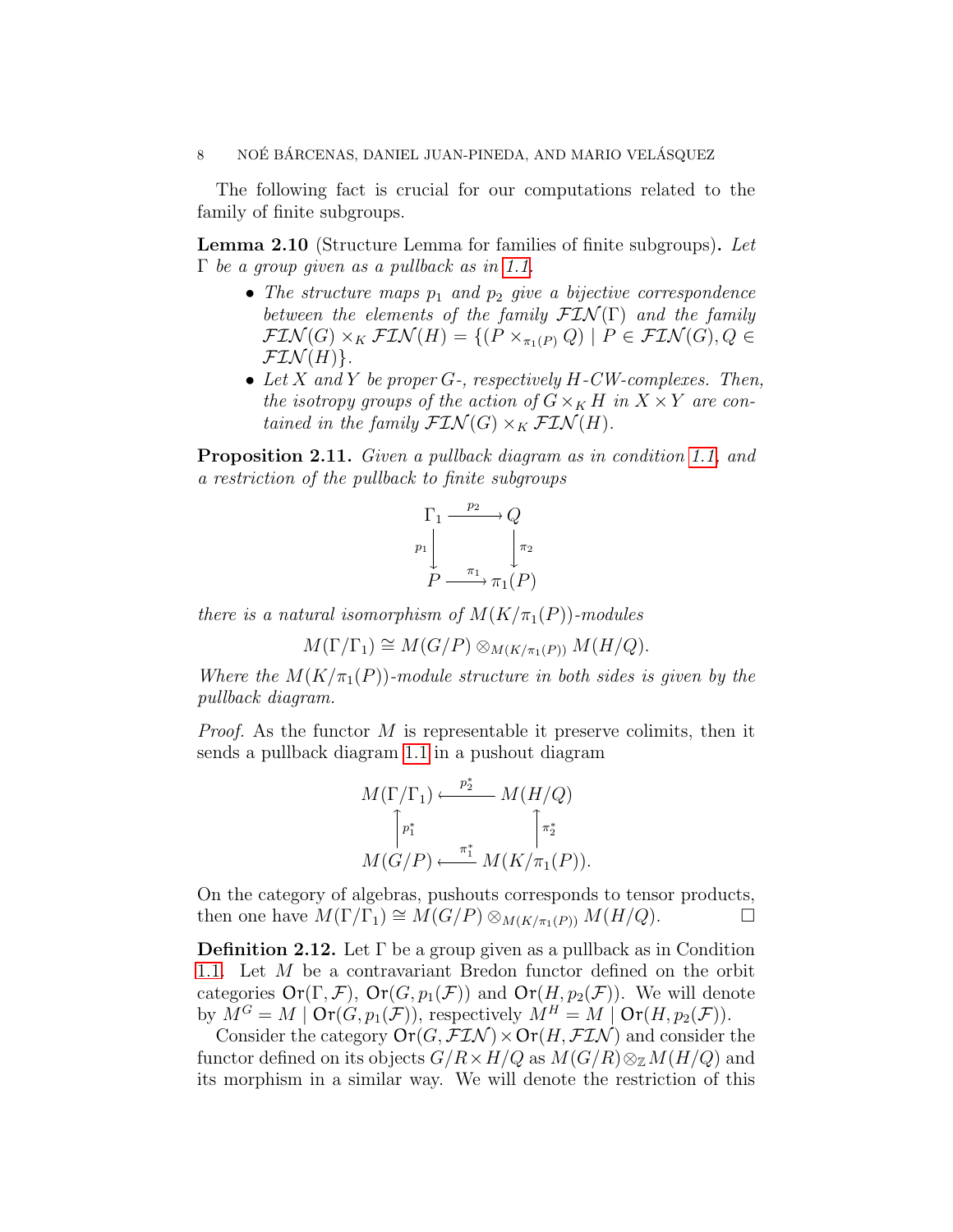functor to  $\text{Or}(G \times_K H, \mathcal{FIN})$  by  $M^G \otimes_{\mathbb{Z}} M^H$ . This functor is defined on each object  $G \times_K H/P \times_{\pi_1(P)} Q$  as,

$$
M^G \otimes_{\mathbb{Z}} M^H : \text{Or}_{\mathcal{F} \times_K \mathcal{F}'}(G \times_K H) \longrightarrow \text{RINGS}
$$
  

$$
(G \times_K H)/(P \times_{\pi_1(P)} Q) \mapsto M(G/P) \otimes_{\mathbb{Z}} M(H/Q).
$$

Convention 2.13. We can define a further equivalence relation over the restriction of this tensor product, we say  $\alpha \cdot \rho_1 \otimes \rho_2 \sim \rho_1 \otimes \alpha \cdot \rho_2$ , where  $\alpha \in M(G/\pi_1(P))$  and the products in both sides are defined via the maps  $\pi_1^*$  and  $\pi_2^*$ . Denote the quotient by  $(M^G \otimes_{M^K} M^H)$ .

<span id="page-8-0"></span>Lemma 2.14. The isomorphism in Proposition [2.11](#page-7-0) can be promoted to a natural equivalence between the functors  $M^{\Gamma}$  and  $(M^G \otimes_{M^K} M^H)$ .

Proof. Given a G-map

$$
G \times_K H/P \times_{\pi_1(P)} Q \to G \times_K H/P' \times_{\pi_1(P')} Q',
$$

this map is characterized by an element in  $G \times_K H$  that conjugates  $P \times_{\pi_1(P)} Q$  to a subgroup of  $P' \times_{\pi_1(P')} Q'$ . Now, taking the restriction to subconjugate subgroups commutes with taking the pullbacks with respect to  $p_1$  and  $p_2$  due to the Structure Lemma [2.10.](#page-7-1)

Taking the associated differential algebra structure, one obtains:

<span id="page-8-1"></span>Proposition 2.15. Under the assumptions of lemma [2.10,](#page-7-1) there is a natural isomorphism of differential graded algebras

$$
C^*_{G}(M)\otimes_{C^*_K(M)} C^*_H(M)\to C^*_{G\times_K H}(M).
$$

*Proof.* As the differential map is zero on  $C^*_{G\times_K H}(M)$  it is a consequence of Lemma [2.14.](#page-8-0)

Note that if X is a proper  $G$ -CW-complex and Y is a proper  $H$ -CWcomplex, the product  $X \times Y$  has a natural structure of  $(G \times H)$ -CWcomplex (the cells correspond to product of cells of  $X$  and  $Y$ ). From this structure we can construct a  $(G \times_K H)$ -CW-complex structure in  $X \times Y$ . Given a  $(G \times H)$ -equivariant cell  $e_{\lambda} = D^n \times (G \times H/P \times Q)$ , set

$$
e_{\lambda,t} = D^n \times (G \times_K H/P \times_{\pi_1(P)} Q)
$$

for  $t \in (G \times H/G \times_K H)/(P \times Q/P \times_H Q)$ . Notice that  $C^{G \times_K H}_*(X \times Y)$ can be obtained as the composition

 $\mathrm{Or}_{\mathcal{F} \times_K \mathcal{F}'}(G \times_K H) \xrightarrow{i_{\sharp}} \mathrm{Or}_{\mathcal{F} \times \mathcal{F}'}(G \times H) \xrightarrow{C_{\ast}^{G \times H}(X \times Y)} \mathbb{Z}-\text{CHCOM}$ 

where  $i_{\sharp}$  is the map induced by the inclusion

$$
i: G \times_K H \to G \times H.
$$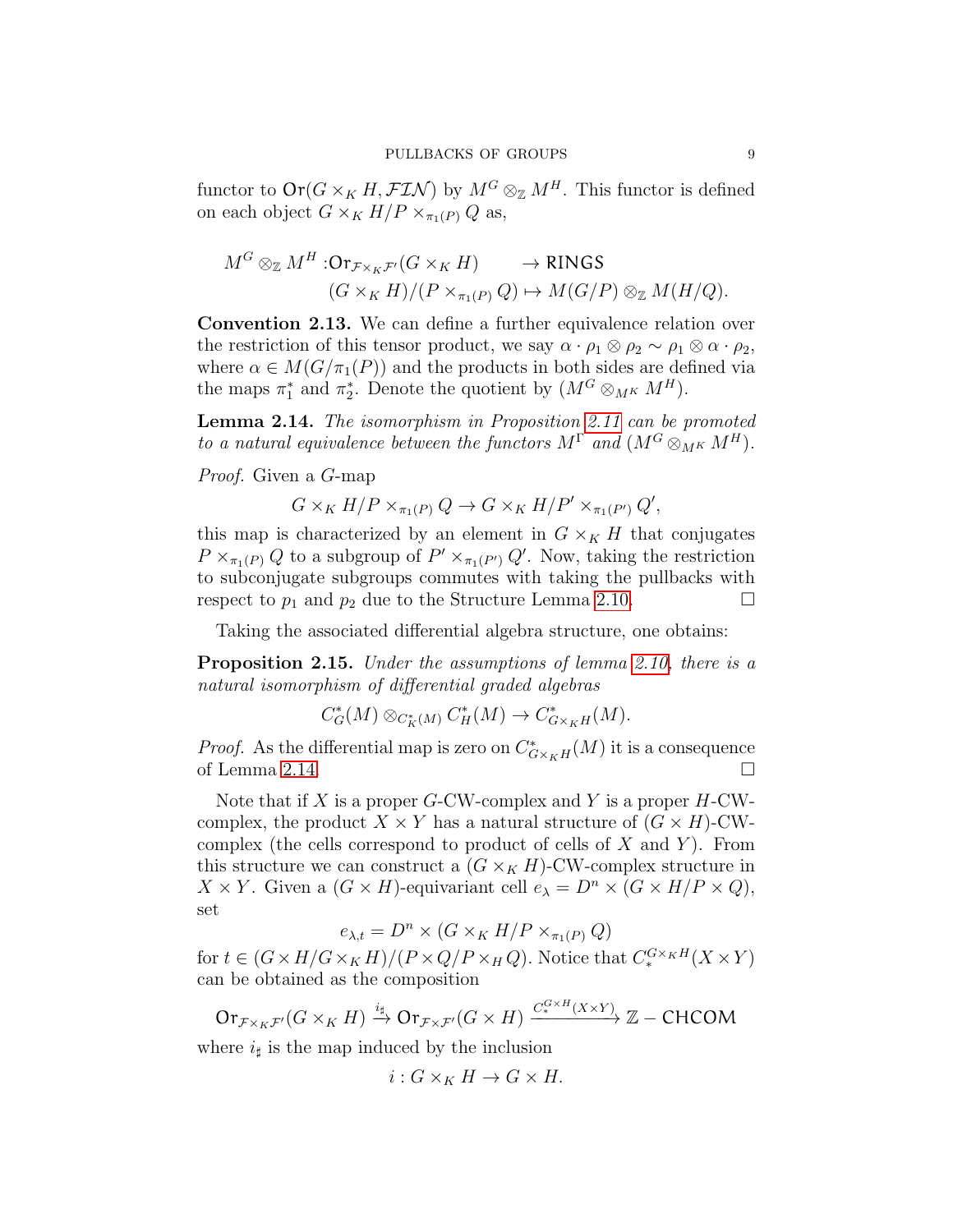<span id="page-9-0"></span>**Proposition 2.16.** There is an isomorphism of  $\text{Or}_{\mathcal{F}\times_K\mathcal{F}'}(G\times_K H)$ chain complexes

$$
C^{G\times_KH}_*(X\times Y)\cong i_\sharp(C^G_*(X)\otimes C^H_*(Y)).
$$

Moreover, the isomorphism is compatible with the Differential Graded Algebra structure.

Proof. The identification of the isotropy groups of the second part of Lemma [2.10,](#page-7-1) and the usual Eilenberg-Zilber argument identify up to chain homotopy eqivalence the chain complexes over the orbit category

$$
C_*^{G \times H}(X \times Y) \cong C_*^G(X) \otimes C_*^H(Y)
$$

as  $\text{Or}_{\mathcal{F}\times\mathcal{F}'}(G\times H)$ -chain complexes.

The differential graded structure is preserved since the differential graded algebra  $C_K^*(M)$  is concentrated in degree zero and the cup product agrees with the module structure over the commutative ring  $M(K/K)$ .

 $\Box$ 

We can refine Proposition [2.11](#page-7-0) to an isomorphism of differential graded algebras:

<span id="page-9-1"></span>Proposition 2.17. There is an isomorphism of differential graded algebras

$$
\text{Hom}(i_{\sharp}(C_{*}(X)\otimes C_{*}(Y)), C_{G}^{*}(M)\otimes_{C_{K}^{*}(M)} C_{H}^{*}(M)) \xrightarrow{\cong}
$$
  

$$
C_{G}^{*}(X, M)\otimes_{C_{K}^{*}(M)} C_{H}^{*}(Y, M).
$$

*Proof.* Notice that in degree n the left hand side cochain complex is

$$
\bigoplus_{\lambda,\mu} \text{Hom}_{\mathbb{Z}}(\mathbb{Z}[e_{\lambda}] \otimes_{\mathbb{Z}} \mathbb{Z}[f_{\mu}], M(G/P_{\lambda}) \otimes_{M(K/\pi_1(P_{\lambda}))} M(H/Q_{\mu})),
$$

where  $e_{\lambda}$  denotes a cell in X with isotropy group  $P_{\lambda}$  and  $f_{\mu}$  denotes a cell in Y with isotropy group  $Q_{\mu}$ , and the sum is taken over the pairs  $\lambda$  and  $\mu$  such that  $\dim(e_{\lambda}) + \dim(f_{\mu}) = n$ . Note that  $\mathbb{Z}[e_{\lambda}] \otimes_{\mathbb{Z}} \mathbb{Z}[f_{\mu}]$  is isomorphic as abelian group to Z. Then, each summand in the direct sum is isomorphic to

$$
M(G/P_\lambda) \otimes_{M(K/\pi_1(P_\lambda))} M(H/Q_\mu),
$$

and the left hand side cochain complex in degree  $n$  is isomorphic to

$$
\bigoplus_{\lambda,\mu} M(G/P_{\lambda}) \otimes_{M(K/\pi_1(P_{\lambda}))} M(H/Q_{\mu}).
$$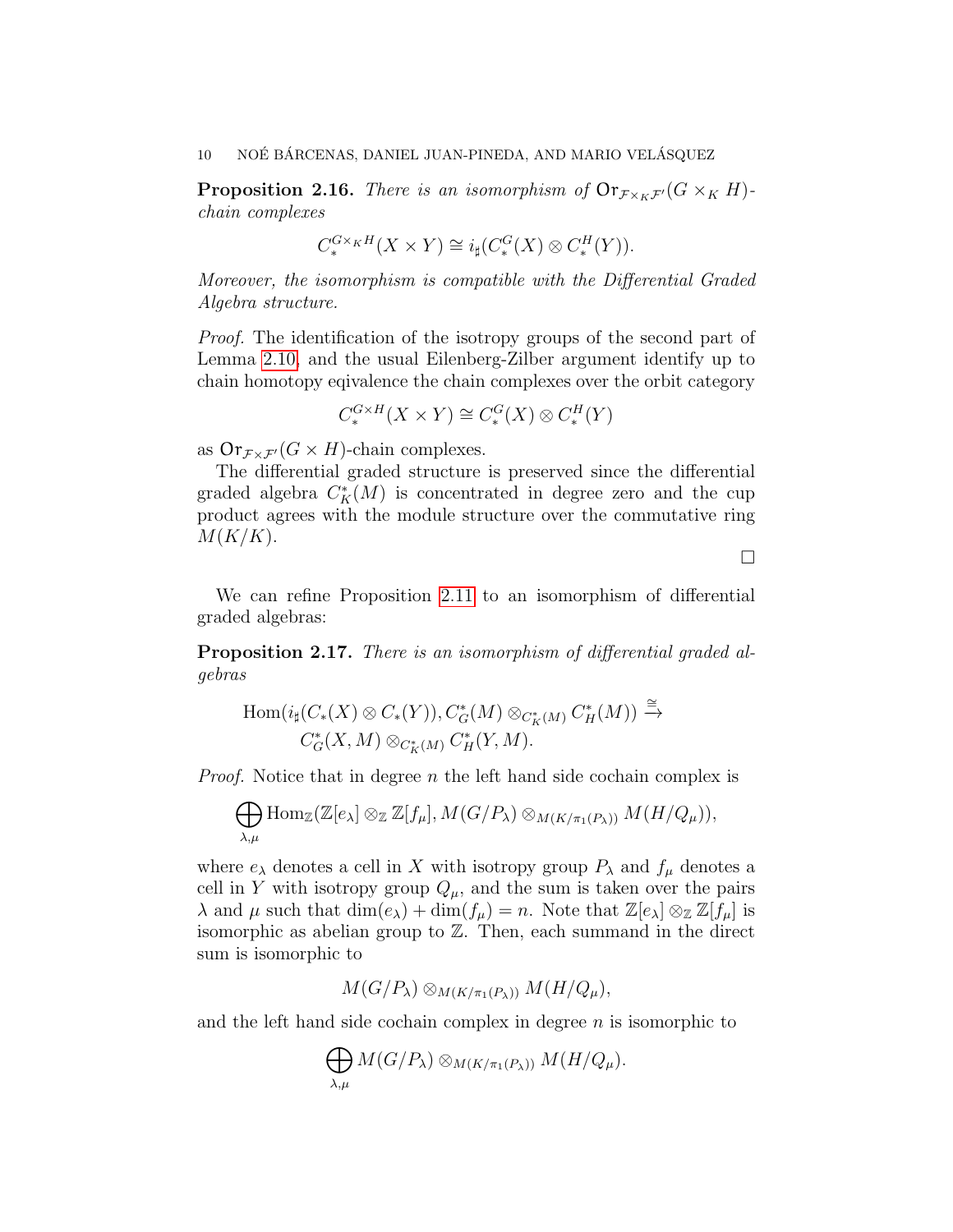The right hand side cochain complex in degree  $n$  is

$$
\bigoplus_{\lambda} \text{Hom}_{\mathbb{Z}}(\mathbb{Z}[e_{\lambda}], M(G/P_{\lambda})) \otimes_{M(K/\pi_1(P_{\lambda}))} \text{Hom}_{\mathbb{Z}}(\mathbb{Z}[f_{\mu}], M(H/Q_{\mu})).
$$

Using [2.16,](#page-9-0) this term is isomorphic to  $M(G/P_\lambda) \otimes_{M(K/\pi_1(P_\lambda))} M(H/Q_\mu)$ and a straightforward calculation shows that the isomorphism are compatible with the coboundary maps.

Recall the construction of the Eilenberg-Moore spectral sequence, page 241 in Chapter 7 of [\[McC01\]](#page-22-6).

Theorem 2.18 (First Eilenberg-Moore Theorem). Let A be a differential graded algebra over the ring R, let M and N be differential graded A-modules. Assume A and the graded R-Module given by the homology of A (denoted by  $H(A)$ ), are flat modules over R. Then, there is a second quadrant spectral sequence with

$$
E_2^{p,q} = \operatorname{Tor}_{H(A)}^{p,q}(H(M), H(N))
$$

converging to  $\operatorname{Tor}^{p,q}_A(M,N).$ 

Specializing to the Bredon cochain complex and the differential graded module structure, we have

<span id="page-10-0"></span>**Theorem 2.19.** Let  $\Gamma = G \times_K H$  be a group satisfying condition [1.1.](#page-0-0) Let M be a contravariant Bredon Functor taking values on the category of commutative rings. Assume that X is a proper G-CW complex and Y is a proper H-CW complex. Then, there is a spectral sequence with  $E_2$  term given by

$$
\operatorname{Tor}_{H(C^*_K(M))}^{p,q}(H^*_{\mathcal{F}}(X,M),H^*_{\mathcal{F}'}(Y,M))
$$

which converges to

$$
\operatorname{Tor}_{C^*_K(M)}^{\mathcal{p},q}(\underline{C}^*_G(X,M),\underline{C}^*_H(Y,M)).
$$

Notice that, as the differential graded algebra  $C_K^*(M)$  is concentrated in degree 0 and has no differentials, the  $E_2$  term can be identified with

$$
\operatorname{Tor}_{C^*_K(M)}^{p,q}(H^*_\mathcal{F}(X,M),H^*_{\mathcal{F}'}(Y,M)).
$$

**Proposition 2.20.** Denote by  $\mathcal R$  the Bredon functor given by the representation ring. Then,  $C^*_G(X,\mathcal{R})$  is a  $C^*_G(\mathcal{R})$ -projective module.

*Proof.* The cochain complex  $C_G^n(X, \mathcal{R})$  in degree *n* is isomorphic to a module of the form

$$
Hom(\bigoplus_{\lambda} \mathbb{Z}[e_{\lambda}], \mathcal{R}),
$$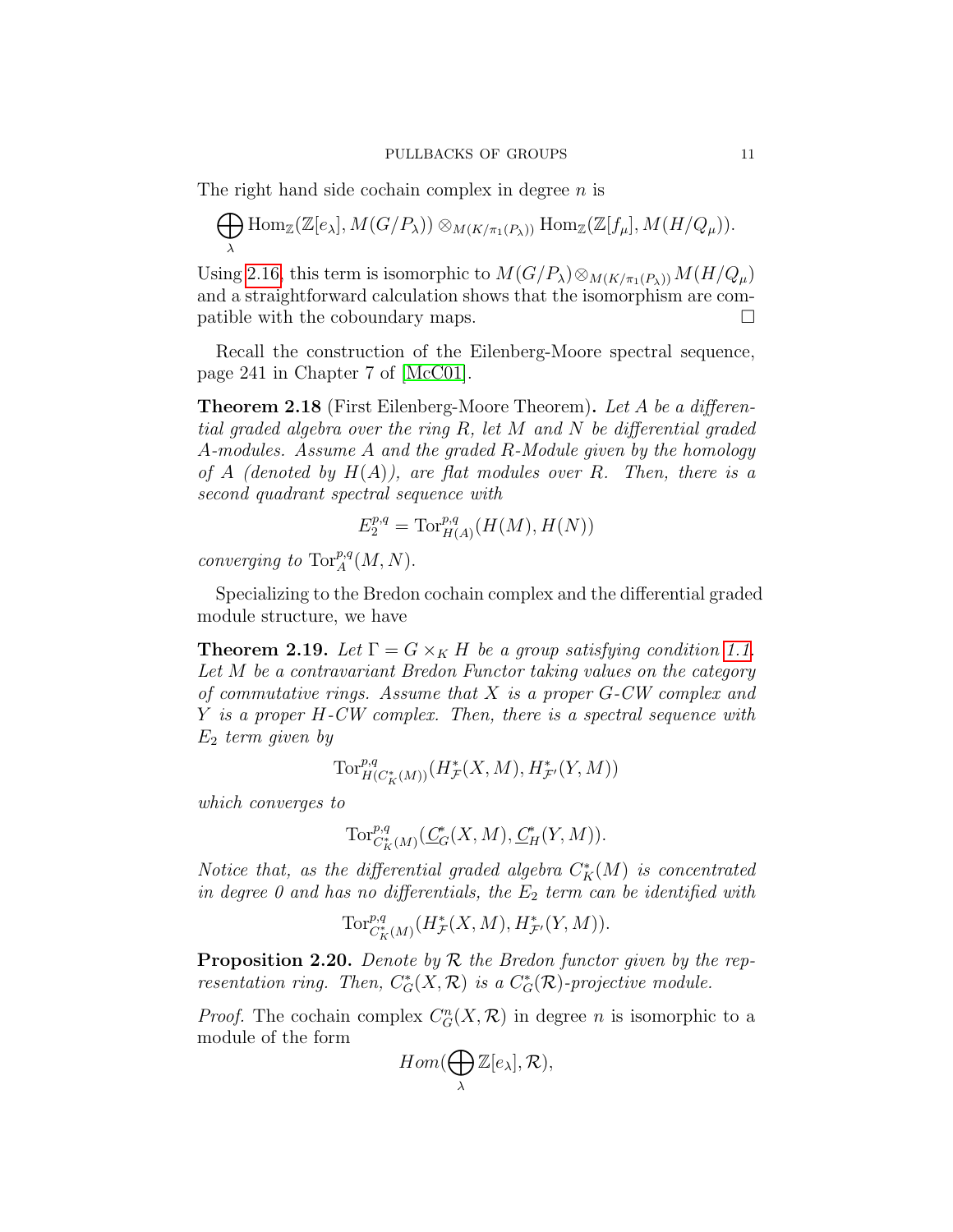where  $e_{\lambda}$  is an orbit cell of the type  $G/H_{\lambda} \times D^{n}$ . Using the Yoneda lemma, this is isomorphic to  $\text{colim}_{H_\lambda} \mathcal{R}(G/H_\lambda)$ , where the limit is taken with respect to G-maps  $G/H \to G/K$ . Since the representation ring is semisimple due to the Schur-Artin-Wedderburn theorem, this is a projective module over  $C_G^*$  $G^*(\mathcal{R})$ .

If conditions [2.9](#page-6-0) are satisfied,  $C^*_G(X, M)$  is a projective  $C^*_K(M)$ module. Moreover if  $H^*_{G}(X, M)$  is a projective  $C^*_{K}(M)$ -module, then by Lemma 7.3 in [\[McC01\]](#page-22-6) the spectral sequence of Theorem [2.19](#page-10-0) collapses at level 2 with

$$
\text{Tor}_{C^*_K(M)}^{p,q}(H^*_{\mathcal{F}}(X,M),H^*_{\mathcal{F}'}(Y,M))\cong H^p_{\mathcal{F}}(X,M)\otimes_{C^*_K(M)}H^q_{\mathcal{F}'}(Y,M)),
$$

and

$$
\text{Tor}_{C_K^*(M)}^{p,q}(C^*_G(X,M), C^*_H(Y,M)) \cong H_p(C^*_G(X,M)) \otimes_{C^*_K(M)} C^q_H(Y,M)).
$$

Proposition [2.15,](#page-8-1) [2.16,](#page-9-0) and [2.17](#page-9-1) yield

<span id="page-11-0"></span>Theorem 2.21 (Bredon cohomology of pullbacks). If conditions [2.9](#page-6-0) are satisfied and  $H^*_G(X, M)$  is a projective  $C^*_K(M)$ -module, there is an isomorphism of  $C_K^*(M)$ -modules

$$
H^*_{\mathcal{F}\times_K\mathcal{F}'}(X\times Y, M)\cong H^*_{\mathcal{F}}(X, M)\otimes_{C^*_K(M)} H^*_{\mathcal{F}'}(Y, M).
$$

When we take rational coefficients, the spectral sequence constructed above collapses and we obtain a Künneth formula. Let  $M^{\mathbb{Q}}(?)$  be the functor M with rational coefficients i.e.  $M^{\mathbb{Q}}(G/H) = M(G/H) \otimes_{\mathbb{Z}} \mathbb{Q}$ .

Corollary 2.22 (Rationalized Bredon cohomology of pullbacks). There is an isomorphism of  $M^{\mathbb{Q}}$ -modules

$$
H^*_{\mathcal{F} \times_K \mathcal{F}'}(X \times Y, M^{\mathbb{Q}}) \cong H^*_{\mathcal{F}}(X, M^{\mathbb{Q}}) \otimes_{M^{\mathbb{Q}}(K/K)} H^*_{\mathcal{F}'}(Y, M^{\mathbb{Q}}).
$$

In order to apply Theorem [2.21](#page-11-0) in the following section, we will need the following elementary lemma.

# <span id="page-11-1"></span>Lemma 2.23. Let

$$
0 \to A \to B \to C \to 0
$$

be an exact sequence of projective R-modules and Ibe an ideal in R, then, the sequence

$$
0 \to A/I \to B/I \to C/I \to 0
$$

is exact.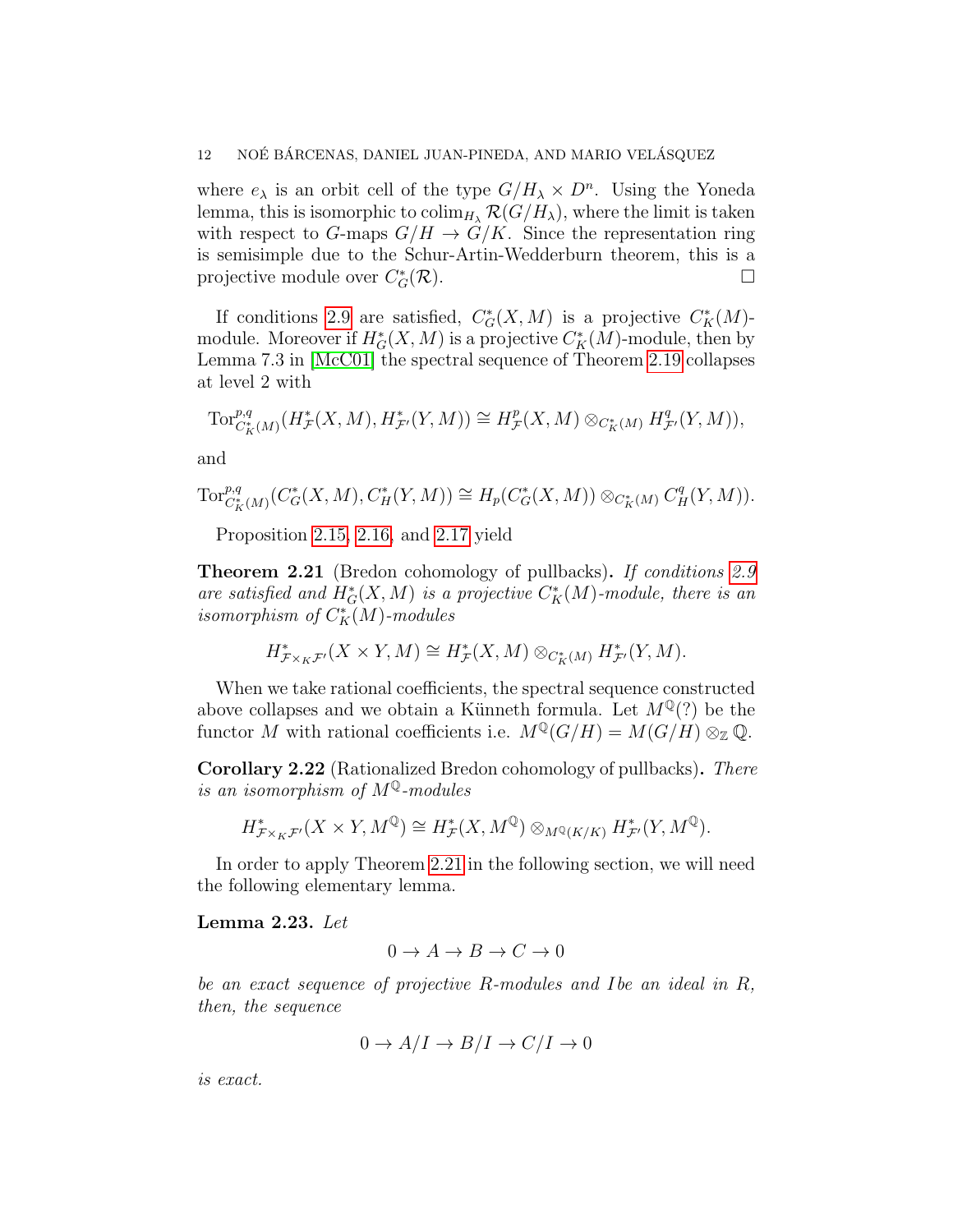<span id="page-12-1"></span>Bredon cohomology of Crystallographic groups of arbitrary dimension with a given point group.

<span id="page-12-0"></span>Remark 2.24. Let  $\Gamma$  be a group extension

 $1 \to \mathbb{Z}^n \to \Gamma \to K \to 1$ 

given by the conjugation action of a representation  $\rho: K \to Gl_n(\mathbb{Z})$  of a finite group  $K$ . Then,

- The space  $\mathbb{R}^n$  with the induced action is a model for  $\underline{E}\Gamma$ . This is a consequence of Proposition 1.12, page 30 in [\[CK90\]](#page-21-0).
- Let  $1 \to \mathbb{Z}^n \to \Gamma \to K \to 1$  be a group extension coming from a representation of a finite group  $\rho: K \to Gl_n(\mathbb{Z})$ . Assume that  $\mathbb{Z}^n$  with the action given by  $\rho$  has a K-invariant decomposition  $\mathbb{Z}^n = A \oplus B$ . Denote by G the semidirect product  $A \rtimes K$  and by H the semidirect product  $B \rtimes K$ . Then, the group  $\Gamma$  is isomorphic to the pullback  $G \times_K H$ , as it can be readily seen from the following diagram,

$$
\Gamma \longrightarrow G
$$
  

$$
\downarrow \qquad \qquad \downarrow
$$
  

$$
H \longrightarrow K
$$

Here, the maps  $\Gamma \rightarrow H$  and  $\Gamma \rightarrow G$  are determined by the projections onto the invariant K-submodules  $\mathbb{Z}^n \to A$  and  $\mathbb{Z}^n[\rho] \to B$ , which in turn induce group homomorphisms  $\Gamma =$  $\mathbb{Z}^n \rtimes K \to G = A \rtimes K, \Gamma = \mathbb{Z}^n \rtimes \tilde{K} \to G = B \rtimes \tilde{K}$  giving the relevant group homomorphisms out of Γ.

The spectral sequence constructed in Theorem [2.19](#page-10-0) suggests a method to compute the Bredon cohomology groups  $H^*_\Gamma(\underline{E}\Gamma,M)$ :

- Decompose the representation  $\rho$  as direct sum  $\rho = \bigoplus n_i \rho_i$  of indecomposable representations  $\rho_i: K \to Gl_{n_i}(\mathbb{Z})$ .
- Consider the group extensions

$$
1 \to \mathbb{Z}^{n_i} \to \Gamma_i \to K \to 1
$$

- Compute the (potentially easier) Bredon cohomology groups  $H_{\Gamma_i}^*(\underline{E}\Gamma_i, M)$
- Feed the spectral sequence [2.19](#page-10-0) with the cohomology groups.
- Establish the relevant differential graded module structures and obtain information about  $H^*_{\Gamma}(\underline{E}\Gamma, M)$ .

For finite groups K for which any prime p, the p-Sylow subgroup is of order less than  $p^3$ , there is a finite number of irreducible such representations  $\rho_i$  [\[HR62\]](#page-22-7).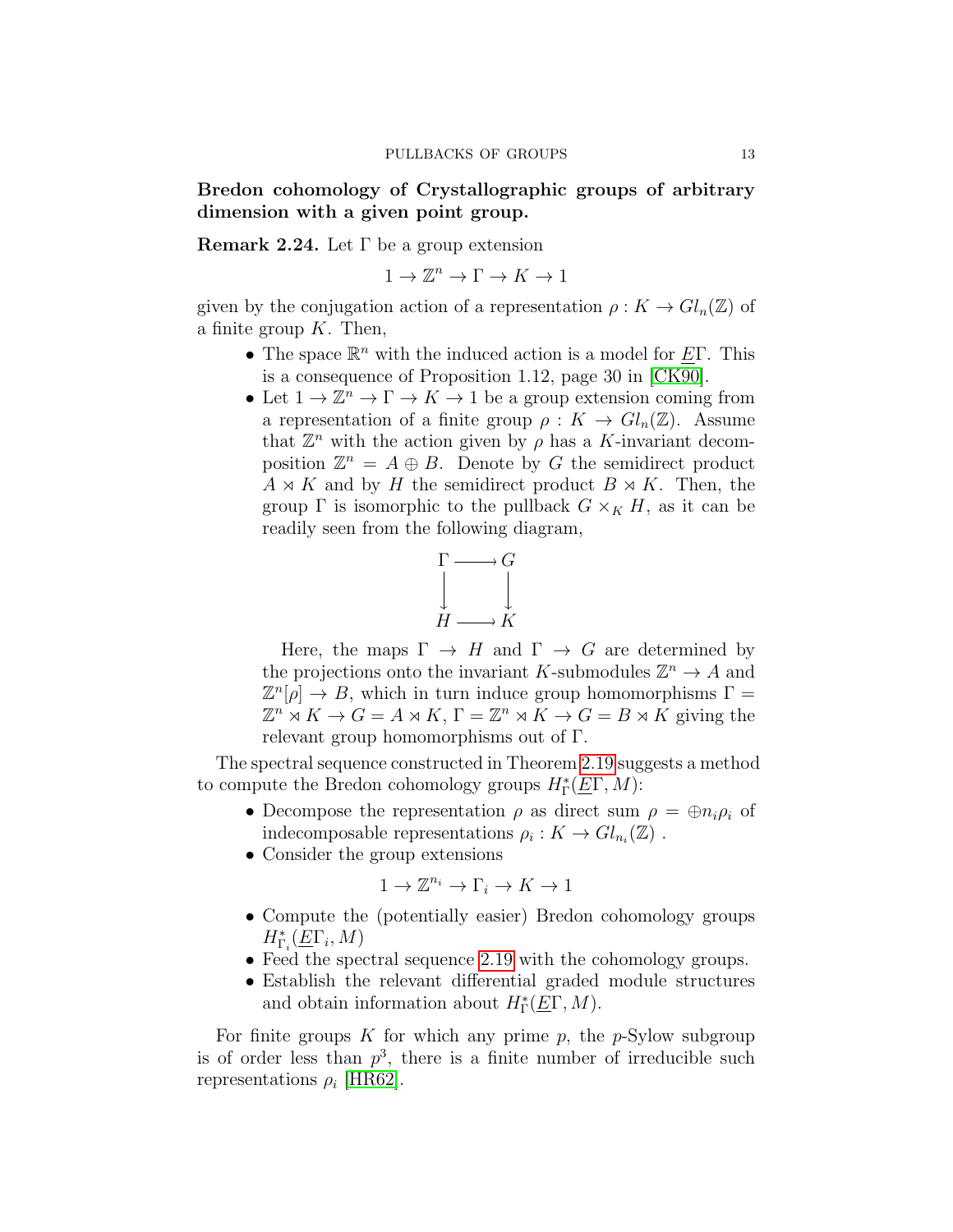We will specialize in crystallographic groups with point group  $\mathbb{Z}/4\mathbb{Z}$ for an specific example and carry out this program obtainting complete integral information in the next section.

### 3. Computations for the Vafa-Witten group Γ.

<span id="page-13-0"></span>Consider the action of  $\mathbb{Z}/4\mathbb{Z}$  on  $\mathbb{Z}^{\oplus 6}$  induced from the action of  $\mathbb{Z}/4\mathbb{Z}$ on  $\mathbb{C}^3$ , given by

$$
k(z_1, z_2, z_3) = (-z_1, iz_2, iz_3).
$$

The associated semidirect product

$$
1 \to \mathbb{Z}^6 \to \Gamma \to \mathbb{Z}/4\mathbb{Z} \to 1
$$

will be called the Vafa-Witten Group and splits as a multiple pullback

$$
(3.1) (\mathbb{Z} \rtimes \mathbb{Z}/4\mathbb{Z}) \times_{\mathbb{Z}/4\mathbb{Z}} (\mathbb{Z} \rtimes \mathbb{Z}/4\mathbb{Z}) \times_{\mathbb{Z}/4\mathbb{Z}} (\mathbb{Z}^2 \rtimes \mathbb{Z}/4\mathbb{Z}) \times_{\mathbb{Z}/4\mathbb{Z}} (\mathbb{Z}^2 \rtimes \mathbb{Z}/4\mathbb{Z}).
$$

The first two semidirect products are taken with respect to the of  $\mathbb{Z}/4$ on  $\mathbb Z$  given by scalar multiplication with  $-1$ , and the two last ones are given by the action on  $\mathbb{Z}^2$  given by complex multiplication by i.

First we will apply the Spectral sequence constructed in previous sections to compute the equivariant  $K$ -Theory and  $K$ -homology of the classifying space  $E\Gamma$ . Using the universal coefficient Theorem 1.13 in [\[BV14\]](#page-21-5) and the Atiyah-Hirzebruch spectral sequence, we obtain the equivariant K-homology groups relevant to the Baum-Connes conjecture.

Finally, we classify the virtually cyclic subgroups appearing in  $\Gamma$ , and using results on the algebraic K-theory in degrees lower than  $-1$ , we wil conclude the vanishing result.

<span id="page-13-1"></span>Topological K-theory and K-homology. We begin with a recollection of the building blocks of the action, as well as their Bredon Cohomology groups.

R with the action of  $\mathbb{Z}\rtimes\mathbb{Z}/4\mathbb{Z}$ . Let  $X=\mathbb{R}$  with the action of the group  $G = \mathbb{Z} \rtimes \mathbb{Z}/4\mathbb{Z}$  where the semidirect product is taken with respect to the action given by multiplication with  $-1$ ,  $-1 : \mathbb{Z}/4\mathbb{Z} \to \mathbb{Z}$ . Notice that  $X$  is a model for EG.

The space X has a  $G$ -CW-complex structure with two 0-cell orbits  $\{0, 1/2\}$  both with isotropy groups isomorphic to  $\mathbb{Z}/4\mathbb{Z}$  and one 1-cell orbit  $[0, 1/2]$  with isotropy group  $\mathbb{Z}/2\mathbb{Z}$ . The Bredon cellular complex takes the form

$$
0 \to R(\mathbb{Z}/4\mathbb{Z}) \oplus R(\mathbb{Z}/4\mathbb{Z}) \to R(\mathbb{Z}/2\mathbb{Z}) \to 0.
$$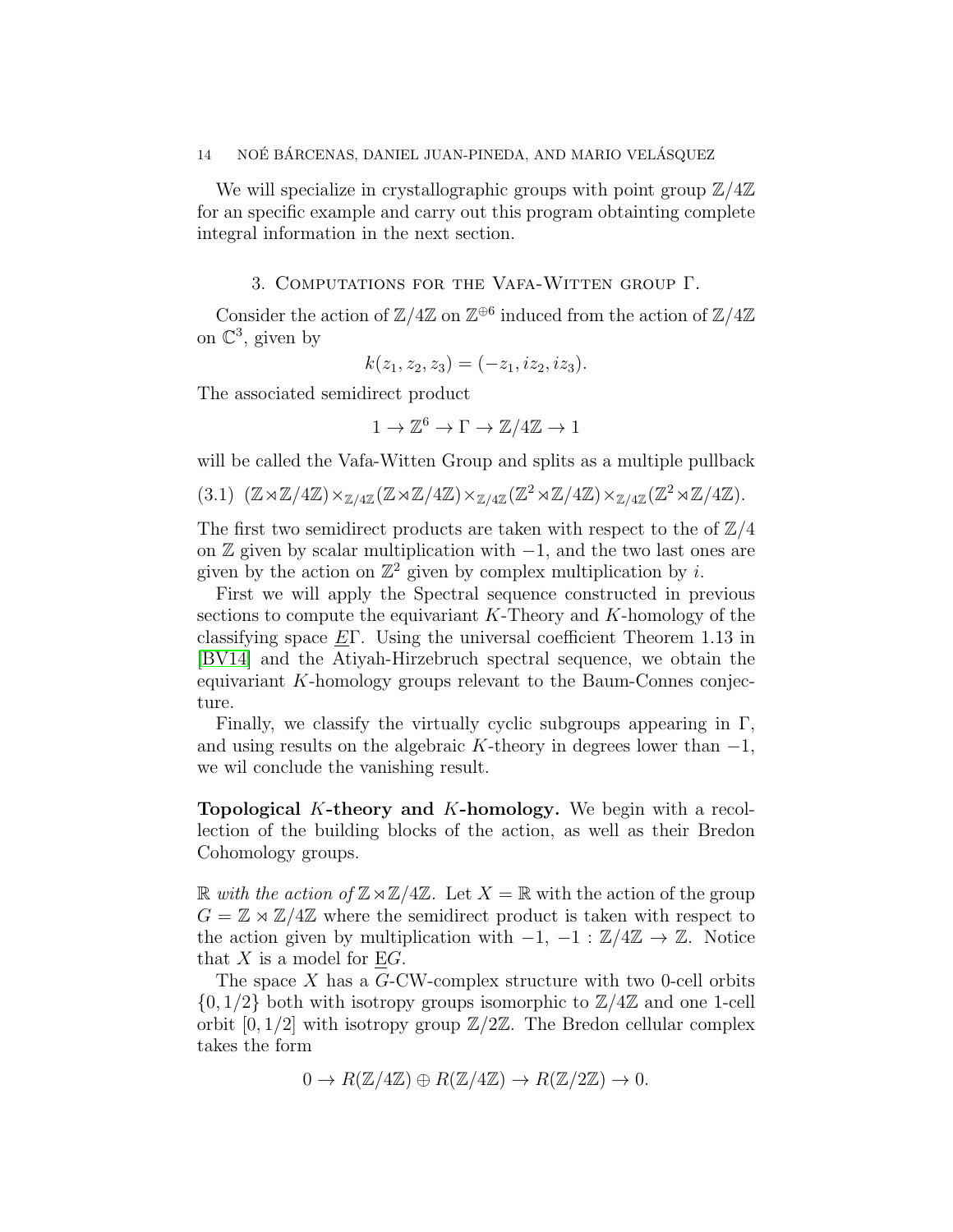Where  $R(\mathbb{Z}/4\mathbb{Z})$  is the representation ring of the finite cyclic group of order 4,  $(\mathbb{Z}/4\mathbb{Z})$ . This is a polynomial algebra isomorphic to  $\mathbb{Z}[\eta]/\eta^4-1$ , where  $\eta$  is the generator.

The Bredon cohomology groups of  $X$  with respect to the family of finite subgroups  $\mathcal{F}(\mathbb{Z}) \rtimes \mathbb{Z}/4\mathbb{Z}$  (we denote by  $\mathcal{F}$ ) with coefficients in representations can be easily calculated from it and they are concentrated in degree 0, with  $H^0_{\mathcal{F}}(X,\mathcal{R})=\mathbb{Z}^{\oplus 6}$ . We calculate also some quotients of  $H^0_{\mathcal{F}}(X,\mathcal{R})$  that we need in the following. From the calculations of the cohomology groups of X we know that we have an exact sequence of projective  $R(\mathbb{Z}/4\mathbb{Z})$ -modules

$$
0 \to H^0_{\mathcal{F}}(X,\mathcal{R}) \to (R(\mathbb{Z}/4\mathbb{Z}))^2 \to R(\mathbb{Z}/2\mathbb{Z}) \to 0.
$$

As all  $R(\mathbb{Z}/4\mathbb{Z})$ -modules in the above exact sequence are projective, hence we can apply Lemma [2.23](#page-11-1) with the ideal  $I = \langle \eta^2 - 1 \rangle$  contained in  $R(\mathbb{Z}/4\mathbb{Z}) = \mathbb{Z}[\eta]/\langle \eta^4 - 1 \rangle$ , obtaining the exact sequence

$$
0 \to H^0_{\mathcal{F}}(X,\mathcal{R})/I \cdot H^0_{\mathcal{F}}(X,\mathcal{R}) \to
$$
  

$$
(R(\mathbb{Z}/4\mathbb{Z}))^2/I \cdot (R(\mathbb{Z}/4\mathbb{Z})^2) \to R(\mathbb{Z}/2\mathbb{Z}) \to 0.
$$

From the last exact sequence counting ranks we obtain

 $H^0_{\mathcal{F}}(X,\mathcal{R})/I \cdot H^0_{\mathcal{F}}(X,\mathcal{R}) \cong \mathbb{Z}^{\oplus 2}.$ 

Finally, if we denote by J the ideal  $\langle \eta - 1 \rangle$ , as  $X/G$  is path-connected,

 $H^0_{\mathcal{F}}(X,\mathcal{R})/J \cdot H^0_{\mathcal{F}}(X,\mathcal{R}) \cong \mathbb{Z}.$ 

 $\mathbb{R}^2$  with the action of  $\mathbb{Z}^2 \rtimes \mathbb{Z}/4\mathbb{Z}$ . Let  $Y = \mathbb{R}^2$  with the action of the group  $H = \mathbb{Z}^2 \rtimes \mathbb{Z}/4\mathbb{Z}$  where the semidirect product is taken with respect to the action  $i : \mathbb{Z}/4\mathbb{Z} \to Gl_2(\mathbb{Z})$  given by multiplication by i. Note that Y is a model for  $E/H$ . Y is an H-CW-complex with three 0-cell orbits  $(0, 0)$ ,  $(1/2, 0)$  and  $(1/2, 1/2)$ , two 1-cell orbits  $a_0$  and  $a_1$ and one 2-cell orbit T.

The Bredon cellular chain complex takes the form

$$
0 \to R(\mathbb{Z}/4\mathbb{Z}) \oplus R(\mathbb{Z}/4\mathbb{Z}) \oplus R(\mathbb{Z}/2\mathbb{Z}) \to \mathbb{Z} \oplus \mathbb{Z} \to \mathbb{Z} \to 0.
$$

Or in an equivalent way

$$
0 \to R(\mathbb{Z}/4\mathbb{Z}) \oplus R(\mathbb{Z}/4\mathbb{Z}) \oplus R(\mathbb{Z}/4\mathbb{Z})/I \to
$$
  

$$
R(\mathbb{Z}/4\mathbb{Z})/J \oplus R(\mathbb{Z}/4\mathbb{Z})/J \to R(\mathbb{Z}/4\mathbb{Z})/J \to 0.
$$

The Bredon cohomology groups of Y respect to the family of finite subgroups  $\mathcal{FIN}(\mathbb{Z} \rtimes \mathbb{Z}/4\mathbb{Z})$  (we denote by  $\mathcal{F}'$ ) with coefficients in representations are concentrated in degree 0 and 2, with  $H^0_{\mathcal{F}}(Y,\mathcal{R})=\mathbb{Z}^{\widehat{\oplus} 8}$ and  $H^2_{\mathcal{F}}(Y,\mathcal{R}) = \mathbb{Z}$ . Note that it is compatible with the results in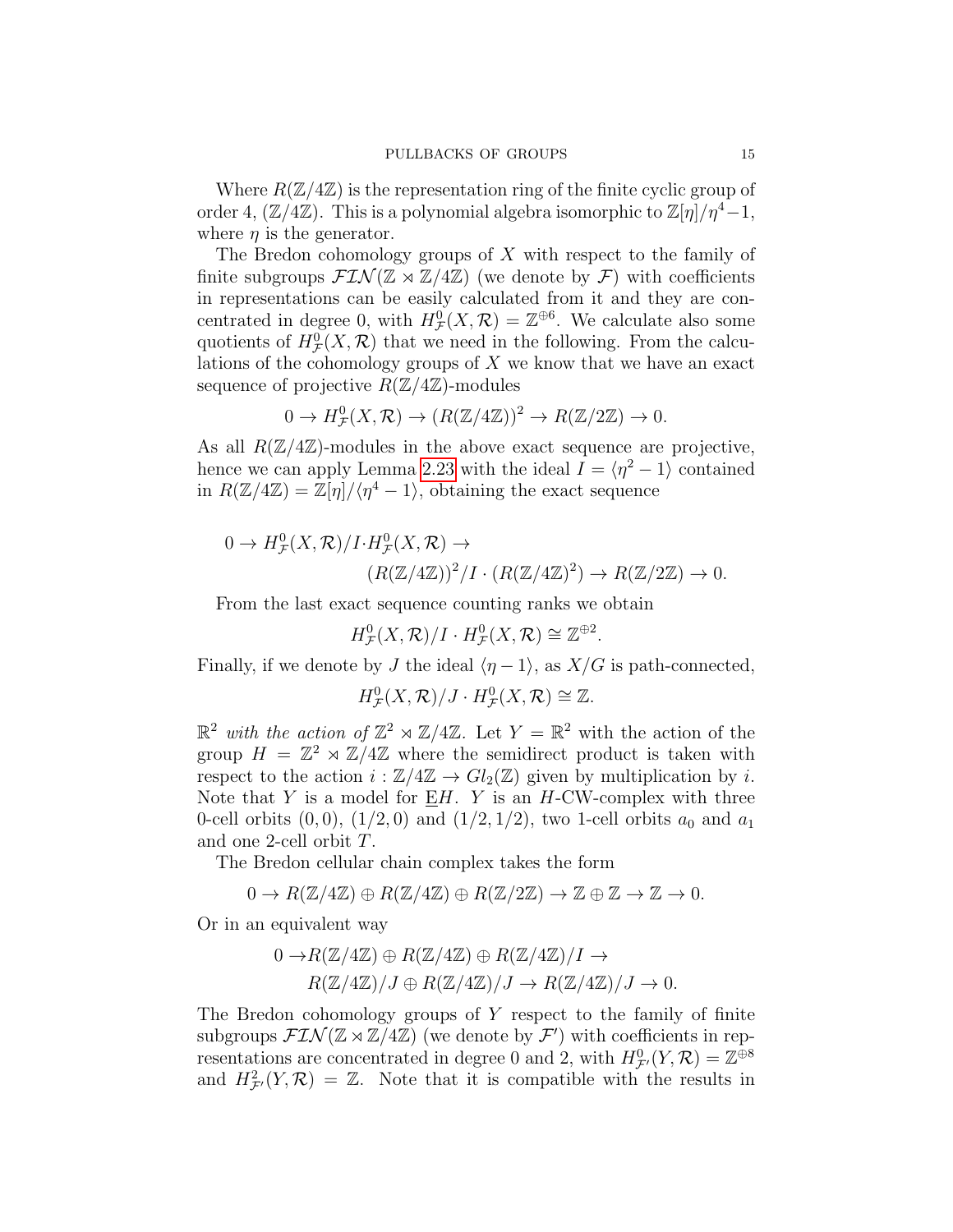[Lüc05] in section 2, since the group  $\mathbb{Z}^2 \rtimes_i \mathbb{Z}/4\mathbb{Z}$  satisfies hypotheses M and NM (Lemma 2.2 in page 1648).

From the calculations of the cohomology groups of  $Y$  we know that there is an exact sequence of projective  $R(\mathbb{Z}/4\mathbb{Z})$ -modules

$$
0 \to H^0_{\mathcal{F}'}(Y,\mathcal{R}) \to (R(\mathbb{Z}/4\mathbb{Z}))^2 \oplus R(\mathbb{Z}/2\mathbb{Z}) \to \mathbb{Z}^2 \to 0.
$$

As we do for X, we calculate also the quotients  $H^*_{\mathcal{F}}(Y,\mathcal{R})/I \cdot H^*_{\mathcal{F}'}(Y,\mathcal{R})$ . Taking the quotient by  $I$  from the last exact sequence we obtain

$$
0 \to H^0_{\mathcal{F}}(Y,\mathcal{R})/I \cdot H^0_{\mathcal{F}}(Y,\mathcal{R}) \to
$$
  

$$
(R(\mathbb{Z}/4\mathbb{Z}))^2/I \cdot (R(\mathbb{Z}/4\mathbb{Z})^2) \oplus R(\mathbb{Z}/2\mathbb{Z}) \to \mathbb{Z}^2 \to 0.
$$

And counting ranks we have

$$
H^0_{\mathcal{F}'}(Y,\mathcal{R})/I\cdot H^0_{\mathcal{F}'}(Y,\mathcal{R})\cong\mathbb{Z}^{\oplus 2}.
$$

As  $Y/H$  is path-connected

$$
H^0_{\mathcal{F}'}(Y,\mathcal{R})/J\cdot H^0_{\mathcal{F}'}(Y,\mathcal{R})\cong\mathbb{Z}.
$$

Finally, since  $\eta^2 - 1 = 0$  and  $\eta - 1 = 0$  in  $H^2_H(Y, \mathcal{R})$  we obtain

 $H^2_{\mathcal{F}'}(Y,\mathcal{R})/I \cdot H^2_{\mathcal{F}'}(Y,\mathcal{R}) \cong H^2_{\mathcal{F}'}(Y,\mathcal{R})/J \cdot H^2_{\mathcal{F}'}(Y,\mathcal{R}) \cong \mathbb{Z}.$ 

 $\mathbb{R}^6$  with the action of  $\mathbb{Z}^6 \rtimes \mathbb{Z}/4\mathbb{Z}$ . We proceed to calculate the Bredon cohomology groups of the space  $X^2 = X \times X$  with the action of the group  $G \times_{\mathbb{Z}/4\mathbb{Z}} G$ . Theorem [2.21](#page-11-0) gives us an isomorphism

$$
H^0_{\mathcal{F} \times_{\mathbb{Z}/4\mathbb{Z}} \mathcal{F}}(X^2, \mathcal{R}) \cong H^0_{\mathcal{F}}(X, \mathcal{R}) \otimes_{R(\mathbb{Z}/4\mathbb{Z})} H^0_{\mathcal{F}}(X, \mathcal{R}).
$$

From the calculations of the cohomology groups of  $X$ , we know that we have an exact sequence of projective  $R(\mathbb{Z}/4\mathbb{Z})$ -modules

<span id="page-15-0"></span>
$$
(3.2) \quad 0 \quad \rightarrow \quad H^0_{\mathcal{F}}(X,\mathcal{R}) \quad \rightarrow \quad (R(\mathbb{Z}/4\mathbb{Z}))^2 \quad \rightarrow \quad R(\mathbb{Z}/2\mathbb{Z}) \quad \rightarrow \quad 0,
$$

as  $R(\mathbb{Z}/2) \cong R(\mathbb{Z}/4)/I$  by tensoring this sequence with  $H^0_{\mathcal{F}}(X,\mathcal{R})$  we obtain the exact sequence

<span id="page-15-1"></span>
$$
(3.3) \quad H^0_{\mathcal{F}}(X,\mathcal{R}) \otimes_{R(\mathbb{Z}/4\mathbb{Z})} H^0_{\mathcal{F}}(X,\mathcal{R}) \to (H^0_{\mathcal{F}}(X,\mathcal{R}))^2 \to
$$

$$
H^0_{\mathcal{F}}(X,\mathcal{R})/I \cdot H^0_{\mathcal{F}}(X,\mathcal{R}) \to 0.
$$

The rank of  $(H^0_{\mathcal{F}}(X,\mathcal{R}))^2$  is 12, as can be seen from counting ranks in sequence [3.2](#page-15-0)

and the rank of  $H^0_{\mathcal{F}}(X,\mathcal{R})/I \cdot H^0_{\mathcal{F}}(X,\mathcal{R})$  is 2 then

$$
H^0_{\mathcal{F}}(X,\mathcal{R})\otimes_{R(\mathbb{Z}/4\mathbb{Z})}H^0_{\mathcal{F}}(X,\mathcal{R})\cong \mathbb{Z}^{\oplus 10}.
$$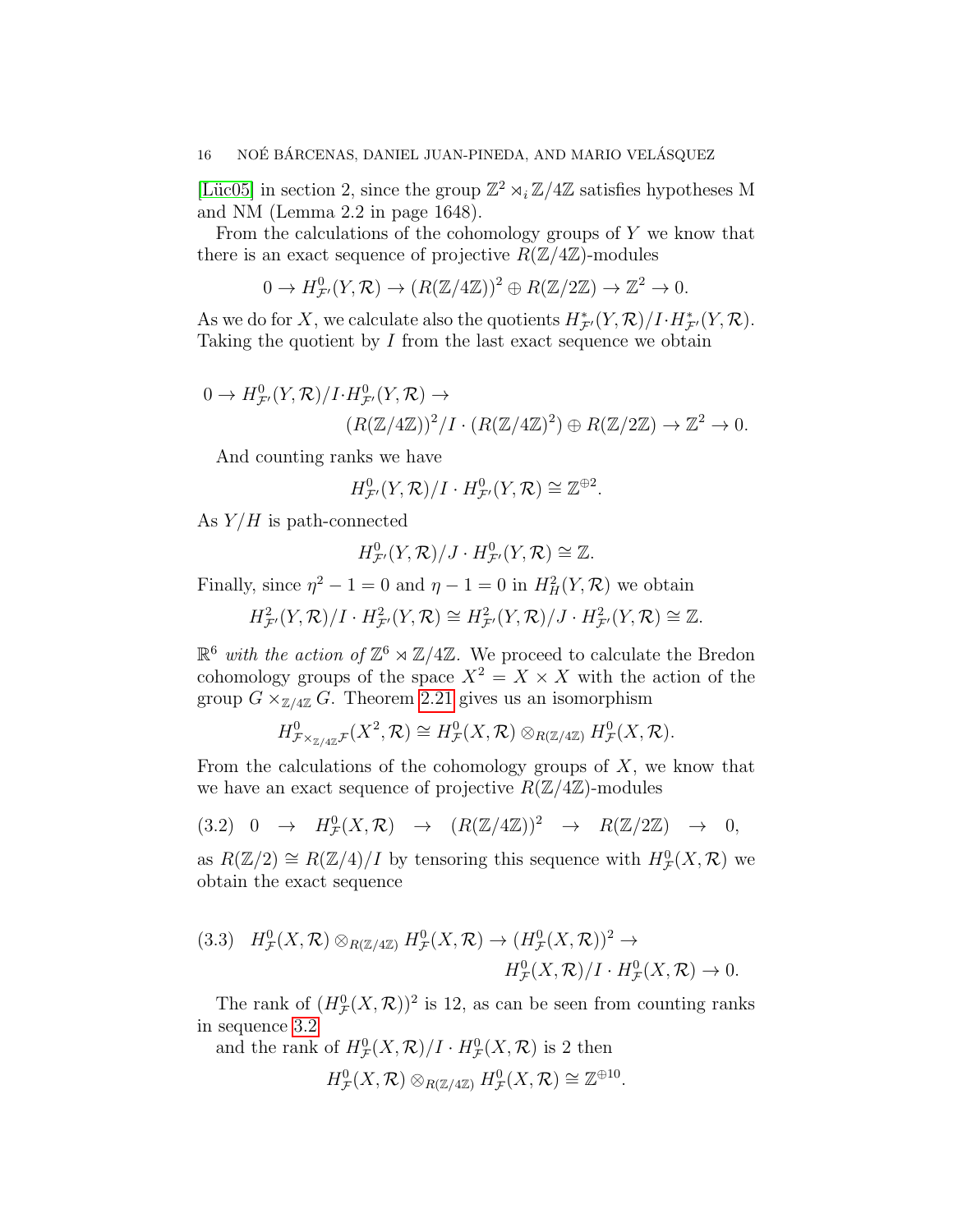For simplicity we denote the group  $H^0_{\mathcal{F}}(X,\mathcal{R})\otimes_{R(\mathbb{Z}/4\mathbb{Z})}H^0_{\mathcal{F}}(X,\mathcal{R})$  by A. Dividing the sequence [3.3](#page-15-1) by the ideal  $I$ , respectively, by  $J$  we obtain  $A/I \cdot A \cong \mathbb{Z}^{\oplus 2}$  and  $A/J \cdot A \cong \mathbb{Z}$ .

We continue calculating

$$
H^0_{\mathcal{F}}(X,\mathcal{R})\otimes_{R(\mathbb{Z}/4\mathbb{Z})}H^0_{\mathcal{F}}(X,\mathcal{R})\otimes_{R(\mathbb{Z}/4\mathbb{Z})}H^0_{\mathcal{F}'}(Y,\mathcal{R}).
$$

From the calculations of the cohomology groups of  $Y$  we know that there is an exact sequence of projective  $R(\mathbb{Z}/4\mathbb{Z})$ -modules

$$
(3.4) \t 0 \to H^0_{\mathcal{F}}(Y,\mathcal{R}) \to (R(\mathbb{Z}/4\mathbb{Z}))^2 \oplus R(\mathbb{Z}/2\mathbb{Z}) \to \mathbb{Z}^2 \to 0.
$$

by tensoring this sequence with  $A = H^0_{\mathcal{F}}(X,\mathcal{R}) \otimes_{R(\mathbb{Z}/4\mathbb{Z})} H^0_{\mathcal{F}}(X,\mathcal{R})$ , we obtain

<span id="page-16-0"></span>(3.5) 
$$
A \otimes_{R(\mathbb{Z}/4\mathbb{Z})} H_{\mathcal{F}'}^0(Y, \mathcal{R}) \to A^2 \oplus (A/I \cdot A) \to (A/J \cdot A)^2 \to 0,
$$

then

<span id="page-16-1"></span>(3.6) 
$$
A \otimes_{R(\mathbb{Z}/4\mathbb{Z})} H^0_{\mathcal{F}'}(Y,\mathcal{R}) \cong \mathbb{Z}^{\oplus 20}.
$$

If we divide [3.5](#page-16-0) by  $I$ , respectively by  $J$ , we obtain

<span id="page-16-2"></span>(3.7) 
$$
A \otimes_{R(\mathbb{Z}/4\mathbb{Z})} H^0_{\mathcal{F}'}(Y,\mathcal{R})/I \cdot (A \otimes_{R(\mathbb{Z}/4\mathbb{Z})} H^0_{\mathcal{F}'}(Y,\mathcal{R})) \cong \mathbb{Z}^{\oplus 6}
$$
 and

<span id="page-16-3"></span>
$$
(3.8) \qquad A\otimes_{R(\mathbb{Z}/4\mathbb{Z})} H^0_{\mathcal{F}'}(Y,\mathcal{R})/J \cdot (A\otimes_{R(\mathbb{Z}/4\mathbb{Z})} H^0_{\mathcal{F}'}(Y,\mathcal{R})) \cong \mathbb{Z}.
$$

On the other hand as  $H^2_{\mathcal{F}'}(Y,\mathcal{R}) \cong R(\mathbb{Z}/4\mathbb{Z})/J$  we have

<span id="page-16-5"></span>(3.9) 
$$
H^0_{\mathcal{F}}(X,\mathcal{R}) \otimes_{R(\mathbb{Z}/4\mathbb{Z})} H^0_{\mathcal{F}}(X,\mathcal{R}) \otimes_{R(\mathbb{Z}/4\mathbb{Z})} H^2_{\mathcal{F}'}(Y,\mathcal{R}) \cong A/J \cdot A \cong \mathbb{Z}
$$
.  
We continue calculating

<span id="page-16-4"></span>
$$
H^0_{\mathcal{F}}(X,\mathcal{R}) \otimes_{R(\mathbb{Z}/4\mathbb{Z})} H^0_{\mathcal{F}}(X,\mathcal{R}) \otimes_{R(\mathbb{Z}/4\mathbb{Z})} H^0_{\mathcal{F}'}(Y,\mathcal{R}) \otimes_{R(\mathbb{Z}/4\mathbb{Z})} H^0_{\mathcal{F}'}(Y,\mathcal{R}).
$$
  
Tensoring the sequence 3.5 with  $H^0_{\mathcal{F}'}(Y,\mathcal{R})$  we obtain an exact sequence  
(3.10)  $A \otimes_{R(\mathbb{Z}/4\mathbb{Z})} H^0_{\mathcal{F}'}(Y,\mathcal{R}) \to A^2 \oplus (A/I \cdot A) \to (A/J \cdot A)^2 \to 0.$   
If we tensor this sequence by  $H^0_{\mathcal{F}'}(Y,\mathcal{R})$  we obtain

$$
A \otimes_{R(\mathbb{Z}/4\mathbb{Z})} H_{\mathcal{F}'}^0(Y, \mathcal{R})^{\otimes 2} \to A^2 \otimes_{R(\mathbb{Z}/4\mathbb{Z})} H_{\mathcal{F}'}^0(Y, \mathcal{R}) \oplus (A/I \cdot A) \otimes_{R(\mathbb{Z}/4\mathbb{Z})} H_{\mathcal{F}'}^0(Y, \mathcal{R}) \to (A/J \cdot A) \otimes_{R(\mathbb{Z}/4\mathbb{Z})} H_{\mathcal{F}'}^0(Y, \mathcal{R})^2 \to 0.
$$

On the other hand by [3.6](#page-16-1) we know  $A^2 \otimes_{R(\mathbb{Z}/4\mathbb{Z})} H^0_{\mathcal{F}}(Y, \mathcal{R}) \cong \mathbb{Z}^{\oplus 40}$ , by [3.7](#page-16-2) we know  $(A/I \cdot A) \otimes_{R(\mathbb{Z}/4\mathbb{Z})} H^0_{\mathcal{F}}(Y,\mathcal{R}) \cong \mathbb{Z}^{\oplus 6}$ , and by [3.8](#page-16-3)  $(A/I \times$  $(A) \otimes_{R(\mathbb{Z}/4\mathbb{Z})} H_{\mathcal{F}}^0(Y,\mathcal{R}) \cong \mathbb{Z}$ . Then the exact sequence [3.10](#page-16-4) is isomorphic to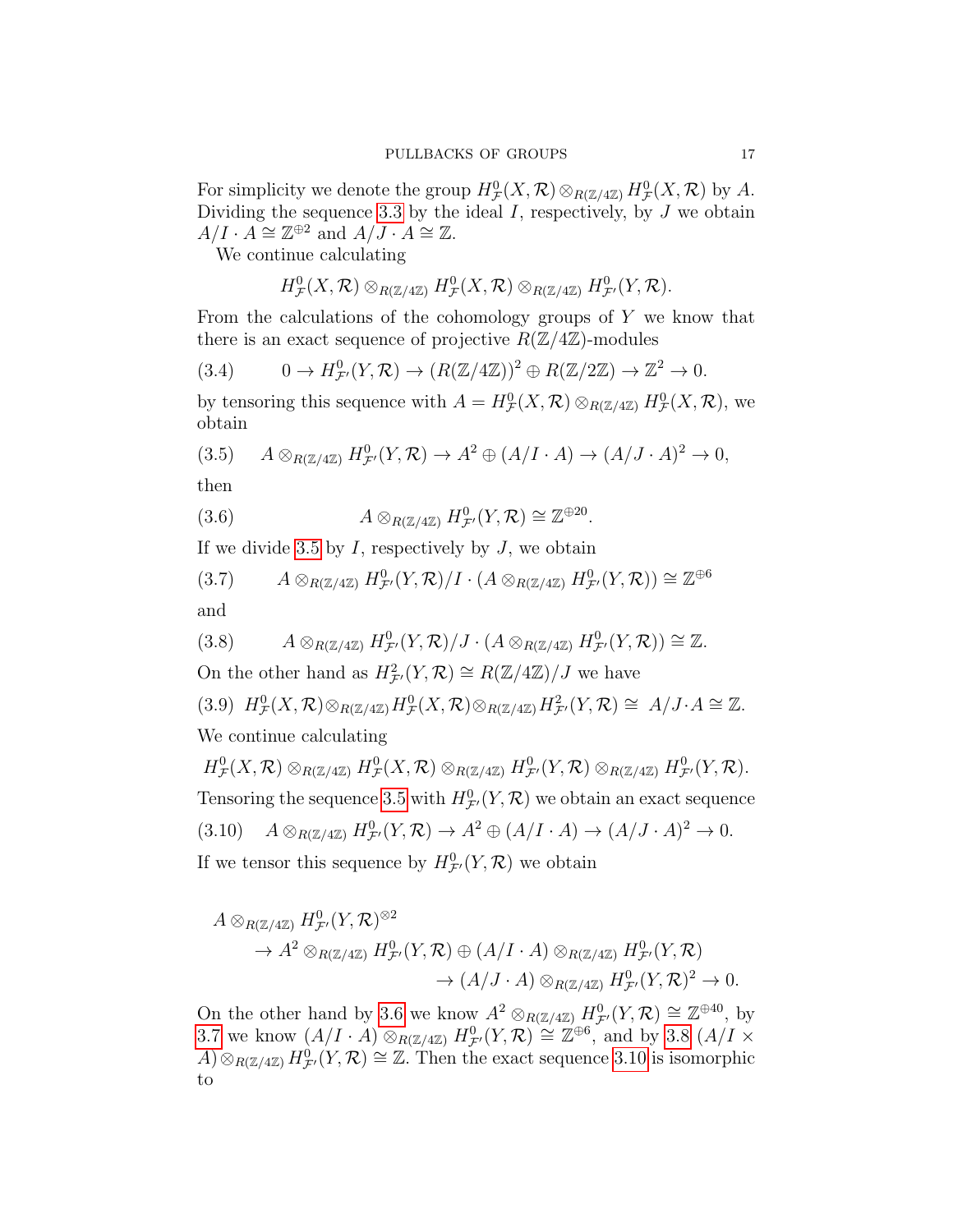<span id="page-17-1"></span>
$$
A \otimes_{R(\mathbb{Z}/4\mathbb{Z})} H^0_{\mathcal{F}'}(Y,\mathcal{R}) \to \mathbb{Z}^{\oplus 46} \to \mathbb{Z}^{\oplus 2} \to 0,
$$

then we have

$$
H^0_{\mathcal{F}}(X,\mathcal{R})\otimes_{R(\mathbb{Z}/4\mathbb{Z})}H^0_{\mathcal{F}}(X,\mathcal{R})\otimes_{R(\mathbb{Z}/4\mathbb{Z})}H^0_{\mathcal{F}'}(Y,\mathcal{R})\otimes_{R(\mathbb{Z}/4\mathbb{Z})}H^0_{\mathcal{F}'}(Y,\mathcal{R})\cong \mathbb{Z}^{\oplus 44}.
$$
  
Now, Theorem 2.21 implies

(3.11) 
$$
H^0_{\mathcal{F} \mathcal{I} \mathcal{N}(\Gamma)}(\mathbb{R}^6, \mathcal{R}) \cong \mathbb{Z}^{\oplus 44}
$$

On the other hand, Theorem [2.21](#page-11-0) gives us an isomorphism

$$
H^2_{\mathcal{F} \mathcal{I} \mathcal{N}(\Gamma)}(\mathbb{R}^6, \mathcal{R}) \cong
$$
  

$$
(H^0_{\mathcal{F}}(X, \mathcal{R}) \otimes_{R(\mathbb{Z}/4\mathbb{Z})} H^0_{\mathcal{F}}(X, \mathcal{R}) \otimes_{R(\mathbb{Z}/4\mathbb{Z})} H^0_{\mathcal{F}'}(Y, \mathcal{R}) \otimes_{R(\mathbb{Z}/4\mathbb{Z})} H^2_{\mathcal{F}'}(Y, \mathcal{R}))^2.
$$

Tensoring the sequence [3.10](#page-16-4) by  $H^2_{\mathcal{F}}(Y,\mathcal{R})$ , we obtain an exact sequence

<span id="page-17-0"></span>
$$
(3.12) \quad A \otimes_{R(\mathbb{Z}/4\mathbb{Z})} H_{\mathcal{F}'}^0(Y, \mathcal{R}) \otimes_{R(\mathbb{Z}/4\mathbb{Z})} H_{\mathcal{F}'}^2(Y, \mathcal{R}) \to
$$

$$
A^2 \oplus (A/I \cdot A) \otimes_{R(\mathbb{Z}/4\mathbb{Z})} H_{\mathcal{F}'}^2(Y, \mathcal{R}) \to
$$

$$
(A/J \cdot A)^2 \otimes_{R(\mathbb{Z}/4\mathbb{Z})} H_{\mathcal{F}'}^2(Y, \mathcal{R}) \to 0.
$$

But by [3.9](#page-16-5) we have that

$$
A^2 \otimes_{R(\mathbb{Z}/4\mathbb{Z})} H^2_{\mathcal{F}'}(Y,\mathcal{R}) \cong (A/J \cdot A)^2 \cong \mathbb{Z}^{\oplus 2}
$$

and

$$
(A/I \cdot A) \otimes_{R(\mathbb{Z}/4\mathbb{Z})} H^2_{\mathcal{F}'}(Y, \mathcal{R}) \cong ((A/(J \cdot A)/(I \cdot A)) \cong A/J \cdot A \cong \mathbb{Z}.
$$
  
Then the sequence 3.12 is isomorphic to

$$
(3.13) \quad A \otimes_{R(\mathbb{Z}/4\mathbb{Z})} H_{\mathcal{F}'}^0(Y,\mathcal{R}) \otimes_{R(\mathbb{Z}/4\mathbb{Z})} H_{\mathcal{F}'}^2(Y,\mathcal{R}) \to
$$

$$
Z^{\oplus 2} \oplus \mathbb{Z} \to \mathbb{Z}^{\oplus 2} \to 0.
$$

And we obtain

$$
H^0_{\mathcal{F}}(X,\mathcal{R}) \otimes_{R(\mathbb{Z}/4\mathbb{Z})} H^0_{\mathcal{F}}(X,\mathcal{R}) \otimes_{R(\mathbb{Z}/4\mathbb{Z})} H^0_{\mathcal{F}'}(Y,\mathcal{R}) \otimes_{R(\mathbb{Z}/4\mathbb{Z})} H^2_{\mathcal{F}'}(Y,\mathcal{R}) \cong
$$
  
\n $\cong A/J \cdot A \cong \mathbb{Z}.$   
\nThen,  
\n $\text{Then,}$ 

(3.14) 
$$
H^2_{\mathcal{F} \mathcal{I} \mathcal{N}(\Gamma)}(\mathbb{R}^6, \mathcal{R}) \cong \mathbb{Z} \oplus \mathbb{Z}.
$$

<span id="page-17-2"></span>Finally, Theorem [2.21](#page-11-0) gives us an isomorphism

<span id="page-17-3"></span>
$$
(3.15) \quad H^4_{\mathcal{F} \mathcal{I} \mathcal{N}(\Gamma)}(\mathbb{R}^6, \mathcal{R}) \cong
$$
  

$$
H^0_{\mathcal{F}}(X, \mathcal{R}) \otimes_{R(\mathbb{Z}/4\mathbb{Z})} H^0_{\mathcal{F}}(X, \mathcal{R}) \otimes_{R(\mathbb{Z}/4\mathbb{Z})} H^2_{\mathcal{F}'}(Y, \mathcal{R}) \otimes_{R(\mathbb{Z}/4\mathbb{Z})} H^2_{\mathcal{F}'}(Y, \mathcal{R}).
$$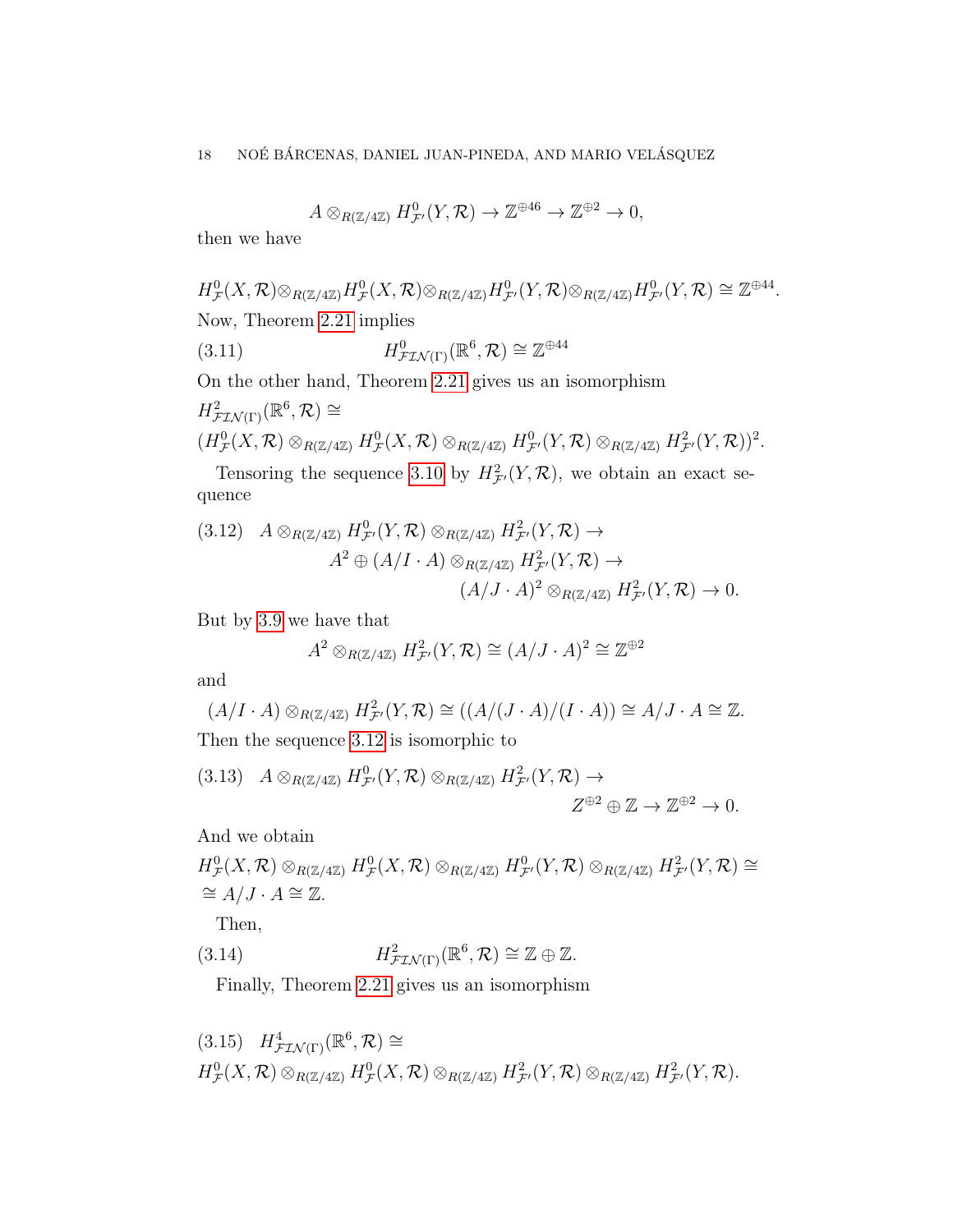Tensoring [3.9](#page-16-5) by  $H^2_{\mathcal{F}}(Y,\mathcal{R}) \cong R(\mathbb{Z}/4\mathbb{Z})/J$  we obtain

$$
(3.16)
$$
  

$$
H^0_{\mathcal{F}}(X,\mathcal{R})\otimes_{R(\mathbb{Z}/4\mathbb{Z})}H^0_{\mathcal{F}}(X,\mathcal{R})\otimes_{R(\mathbb{Z}/4\mathbb{Z})}H^2_{\mathcal{F}'}(Y,\mathcal{R})\otimes_{R(\mathbb{Z}/4\mathbb{Z})}H^2_{\mathcal{F}'}(Y,\mathcal{R})\cong
$$
  

$$
A/J\cdot A\cong \mathbb{Z}.
$$

We summarize these results in

<span id="page-18-1"></span>**Theorem 3.17.** Let  $\Gamma$  be the Vafa-Witten Group  $\mathbb{Z}^6 \rtimes \mathbb{Z}/4\mathbb{Z}$  [1.6](#page-2-1) acting on R <sup>6</sup> as is described in Section [1.](#page-0-1) The Bredon cohomology groups of  $\mathbb{R}^6$  are given as follows:

- $H^0_{\mathcal{F} \mathcal{I} \mathcal{N}(\Gamma)}(\mathbb{R}^6, \mathcal{R}) \cong \mathbb{Z}^{\oplus 44},$
- $H^2_{\mathcal{F} \mathcal{I} \mathcal{N}(\Gamma)}(\mathbb{R}^6, \mathcal{R}) \cong \mathbb{Z} \oplus \mathbb{Z},$
- $H^4_{\mathcal{FIN}(\Gamma)}(\mathbb{R}^6, \mathcal{R}) \cong \mathbb{Z}$ , and
- $H^k_{\mathcal{F} \mathcal{I} \mathcal{N}(\Gamma)}(\mathbb{R}^6, \mathcal{R}) = 0$ , for  $k \neq 0, 2, 4$ .

Proof. Recall the multiple pullback structure

 $(\mathbb{Z} \rtimes \mathbb{Z}/4\mathbb{Z}) \times_{\mathbb{Z}/4\mathbb{Z}} (\mathbb{Z} \rtimes \mathbb{Z}/4\mathbb{Z}) \times_{\mathbb{Z}/4\mathbb{Z}} (\mathbb{Z}^2 \rtimes \mathbb{Z}/4\mathbb{Z}) \times_{\mathbb{Z}/4\mathbb{Z}} (\mathbb{Z}^2 \rtimes \mathbb{Z}/4\mathbb{Z}).$ The result follows from [3.11,](#page-17-1) [3.14](#page-17-2) and [3.15.](#page-17-3)

As the Bredon cohomology groups are concentrated in even degrees and all differentials in the Atiyah-Hirzebruch spectral sequence are defined from even degrees to odd degrees or from odd degrees to even degrees one has that all differentials are zero then it spectral sequence collapses at the  $E_2$  term, and we get

<span id="page-18-0"></span>**Theorem 3.18** (Equivariant K theory of EΓ). Let Γ denote the group  $\mathbb{Z}^6 \rtimes \mathbb{Z}/4\mathbb{Z}$  acting on the model for  $\underline{E} \Gamma$ given by  $\mathbb{R}^6$  as it is described in Section [1.](#page-0-1) The equivariant  $K$ -theory groups satisfy

- $K_{\Gamma}^0(\underline{E}\Gamma) \cong \mathbb{Z}^{\oplus 47}$  and
- $K^1_{\Gamma}(\underline{E}\Gamma) = 0$

Recall the universal coefficient theorem for Bredon cohomology with coefficients in complex representations, Theorem 1.13 in [\[BV14\]](#page-21-5), which we quote here for the sake of completeness:

Theorem (Universal Coefficient Theorem for Bredon Cohomology). Let X be a proper, finite G-CW complex. Let  $M^?$  and  $M_?$  be the complex representation ring with contravariant, respectively covariant functoriality. Then, there exists a short exact sequence of abelian groups involving Bredon Homology with coefficients in  $M^?$  and Bredon homology with coefficients in  $M_2$ 

$$
0 \to Ext_{\mathbb{Z}}(H_{n-1}^{\mathcal{F}}(X,M_?,\mathbb{Z}) \to H_{\mathcal{F}}^n(X,M^?) \to Hom_{\mathbb{Z}}(H_n^{\mathcal{F}}(X,M_?,\mathbb{Z}) \to 0
$$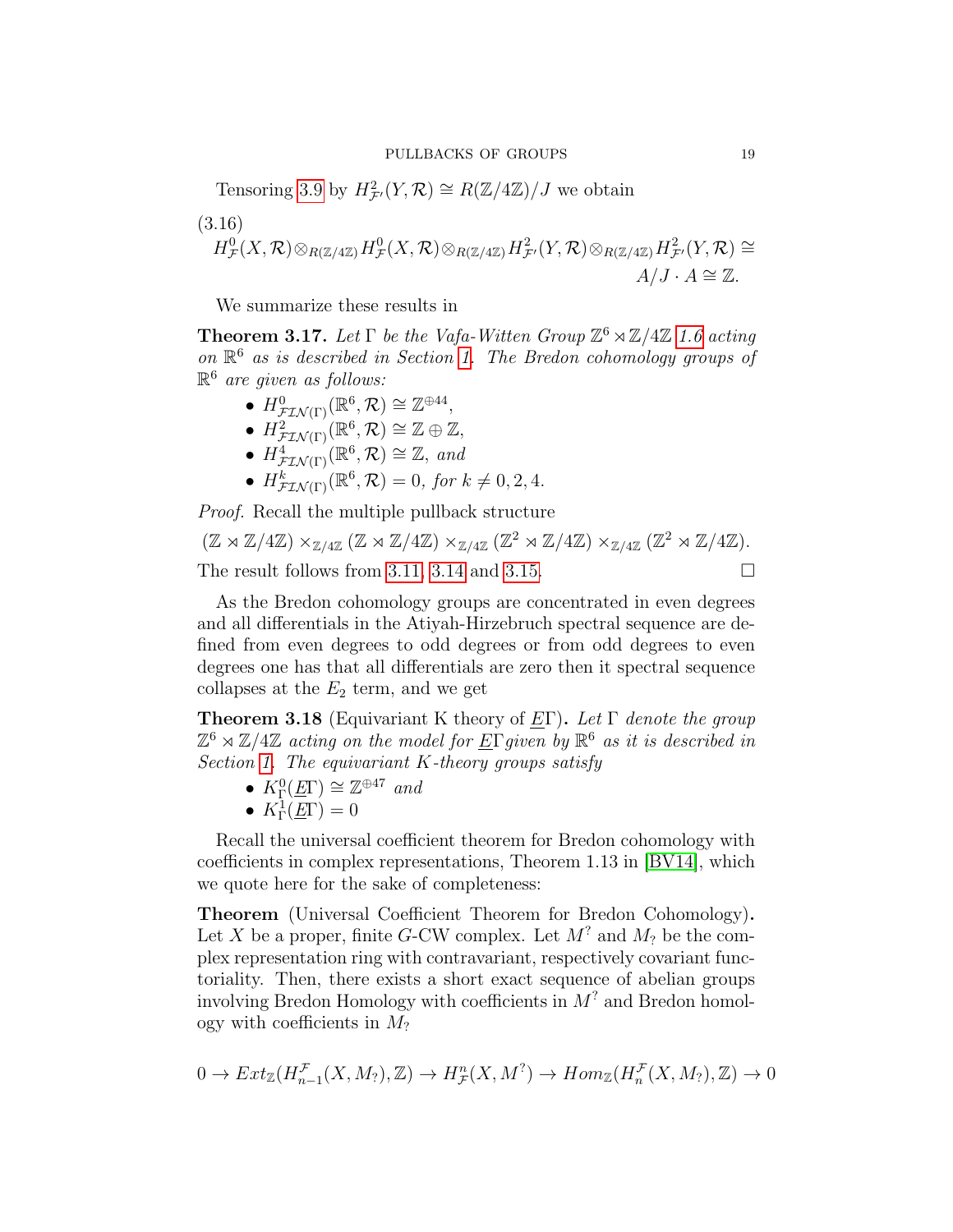We conclude that the Bredon homology groups above are isomorphic on each degree to the equivariant Bredon cohomology groups.

Now consider the Atiyah Hirzebruch spectral sequence for computing Equivariant K-homology groups. The  $E_2$  term consists of the Bredon cohomology groups  $H_*^{\mathcal{F}}(X, M_?) = H_{\mathcal{F}}^*(X, M^?)$ , which are concentrated on even degrees. Since all differentials in the (homological!) Atiyah-Hirzebruch spectral sequence are zero, the edge homomorphism identifies the zeroth equivariant  $K$ -homology group with the sum  $\bigoplus_{N=0,1,2} H_{2n}^{\mathcal{F}}(X,M_?)$  and the first equivariant K-homology group with 0.

On the other hand, the Baum-Connes assembly map  $K_*^{\Gamma}(\underline{E}\Gamma) \rightarrow$  $K_*(C^*_r(\Gamma))$  is an isomorphism due to results of Higson-Kasparov [\[HK01\]](#page-21-13). Putting all this together, we obtain the following computation of the reduced  $C^*$ -algebra of the group  $\Gamma$ .

Corollary 3.19 (Equivariant K-Homology of  $E\Gamma$ ). Let  $\Gamma$  denote the group  $\mathbb{Z}^6 \rtimes \mathbb{Z}/4\mathbb{Z}$  acting on the model for  $\underline{E} \Gamma$  given by  $\mathbb{R}^6$  as is described in Section [1.](#page-0-1)

- $K_0^{\Gamma}(\underline{E}\Gamma) \cong K_0^*(C_r^*(\Gamma)) \cong \mathbb{Z}^{\oplus 47}$  and
- $K_1(\overline{E\Gamma}) \cong K_1^*(C_r^*(\Gamma)) = 0$

<span id="page-19-0"></span>Negative Algebraic K-Theory. The success of the Eilenberg-Moore method in the previous computations of Bredon cohomology with respect to the family of finite subgroups relies on the structure lemma [2.10.](#page-7-1) For the family of virtually cyclic subgroups, there is no such decomposition. The following result, however, identifies some restrictions for a subgroup in  $\Gamma$  in order to be virtually cyclic.

**Proposition 3.20.** Let  $\Gamma$  be a group obtained as a pullback of the type

$$
\Gamma \longrightarrow G \longrightarrow G
$$
  
\n
$$
\downarrow p_1 \qquad \qquad \downarrow \pi_1
$$
  
\n
$$
H \longrightarrow K
$$

where  $p_1$  and  $p_2$  are surjective maps. Given a virtually cyclic subgroup  $V \leq \Gamma$ , the groups  $p_1(V)$ ,  $p_2(V)$  are virtually cyclic.

We define the following family of subgroups of Γ

$$
\mathcal{VC}(G) \times_K \mathcal{VC}(H) =
$$

$$
\{V_1 \times_{\pi_1(V_1)} V_2 \mid V_1 \in \mathcal{VC}(G) \text{ and } V_2 \in \mathcal{VC}(H)\}\
$$

The family  $\mathcal{VC}(G) \times_K \mathcal{VC}(H)$  does not agree with the family of virtually cyclic subgroups of Γ. However, every virtually cyclic subgroup in  $\Gamma$  is contained in an element of the family.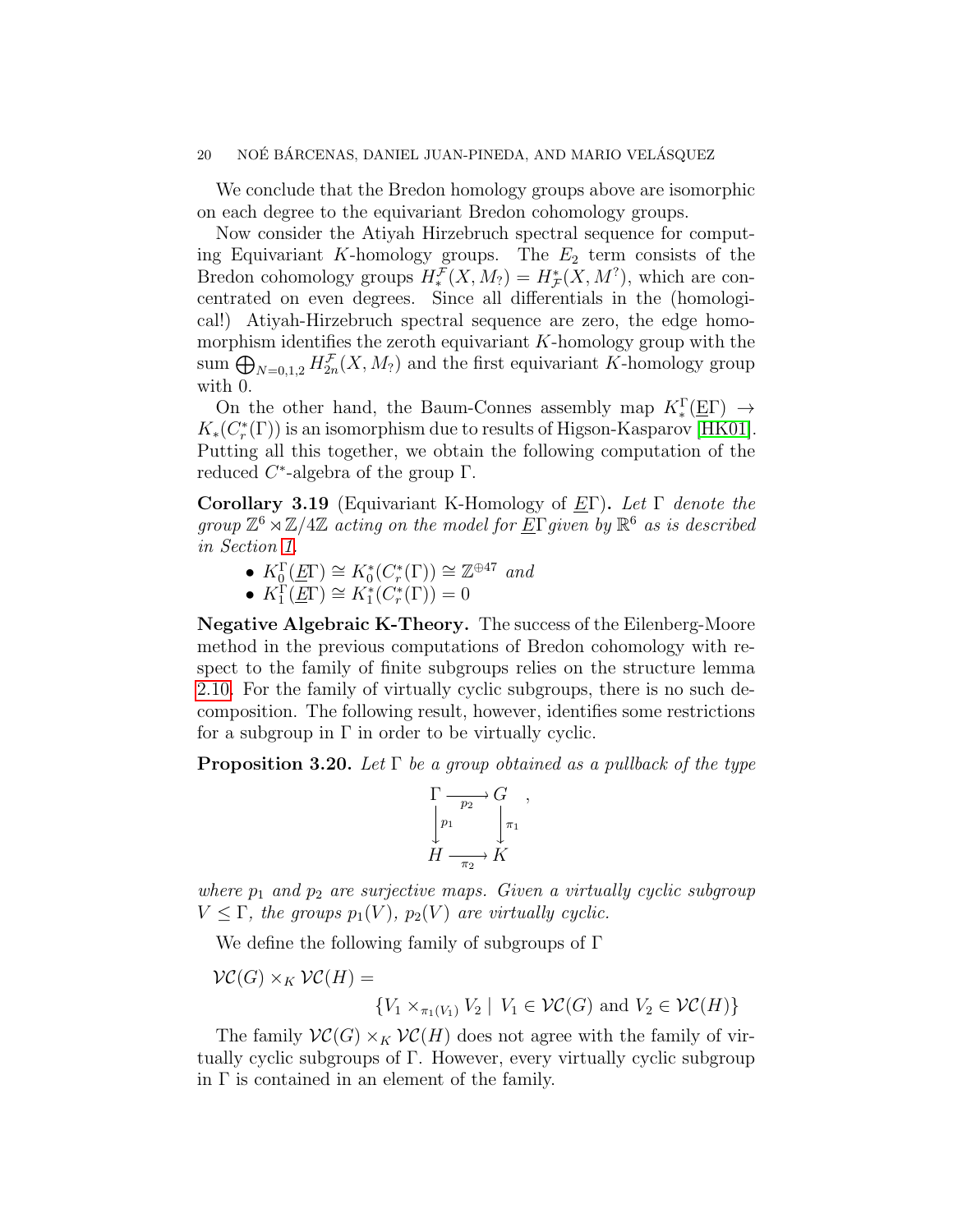Thus, a strategy to the classification of virtually cyclic subgroups of the Group Γ consists of using the iterated pullback decomposition [3,](#page-18-1) the several projections to the components, as well as classification results for the family of virtually cyclic subgroups of the components, take the pullback family and verify whether the groups appearing there are virtually cyclic.

Proposition 3.21. The virtually cyclic subgroups of the Vafa-Witten Group are, up to isomorphism, as follows:

- Finite groups 0,  $\mathbb{Z}/2\mathbb{Z}$ ,  $\mathbb{Z}/4\mathbb{Z}$ ,
- the infinite cyclic group  $\mathbb{Z}$ ,
- $\mathbb{Z}/2\mathbb{Z} \times \mathbb{Z}$ ,  $\mathbb{Z}/4\mathbb{Z} \times \mathbb{Z}$ , and
- $\mathbb{Z}/4\mathbb{Z} *_{\mathbb{Z}/2\mathbb{Z}} \mathbb{Z}/4\mathbb{Z}, D_{\infty}, D_{\infty} \times \mathbb{Z}/2\mathbb{Z}, D_{\infty} \times \mathbb{Z}/4\mathbb{Z}.$

Proof. The finite groups are readily realizable. We obtain the groups  $\mathbb{Z}/2\mathbb{Z} \times \mathbb{Z}$ ,  $\mathbb{Z}/4\mathbb{Z} \times \mathbb{Z}$  inside the product  $\mathbb{Z}^4 \rtimes_{-1} \mathbb{Z}/4\mathbb{Z}$ 

On the other hand, the infinite virtually cyclic subgroups of the group  $\mathbb{Z}^2$   $\rtimes_i \mathbb{Z}/4\mathbb{Z}$  have been classified in Lemma 3.7, page 1656 of [Lüc05], which are either cyclic or  $D_{\infty}$ .

From the product family for the pullback

$$
\mathbb{Z}^2 \rtimes_i \mathbb{Z}/4\mathbb{Z} \times_{\mathbb{Z}/4\mathbb{Z}} \mathbb{Z}^4 \rtimes_{-1} \mathbb{Z}/4\mathbb{Z},
$$

and from the group

$$
\mathbb{Z} \rtimes_{-1} \mathbb{Z}/4\mathbb{Z} \cong \mathbb{Z}/4\mathbb{Z} *_{\mathbb{Z}/2\mathbb{Z}} \mathbb{Z}/4\mathbb{Z}
$$

we obtain the virtually cyclic subgroups

 $D_{\infty}$ ,  $D_{\infty} \times \mathbb{Z}/2\mathbb{Z}$ ,  $D_{\infty} \times \mathbb{Z}/4\mathbb{Z}$ ,

and the group  $\mathbb{Z} \rtimes_{-1} \mathbb{Z}/4\mathbb{Z}$ , which is isomorphic to the amalgam

 $\mathbb{Z}/4\mathbb{Z} *_{\mathbb{Z}/2\mathbb{Z}} \mathbb{Z}/4\mathbb{Z}.$ 

 $\Box$ 

The validity of the Farrell-Jones isomorphism for Γ is a well established fact, see for example [\[LS00\]](#page-22-0) this means that the assembly map in [1.4](#page-2-2) is an isomorphism. Thus, the algebraic K-theory groups of  $R[\Gamma]$ are isomorphic to the equivariant homology groups

$$
\mathbb{H}_i^{\Gamma}(E_{\mathcal{VC}}(\Gamma), \mathbb{K}^{-\infty}(R)) \text{ for all } i \in \mathbb{Z}.
$$

In order to compute these groups there is an Atiyah-Hirzebruch, [\[DL98\]](#page-21-2) spectral sequence converging to them with second page given by

$$
E_{p,q}^2 \cong H_p(B_{\mathcal{VC}}; \{\mathcal{K}_q(R[V])\}),
$$

where the above are homology groups with local coefficients in the algebraic K-theory groups of  $R[V]$  and V in the family of virtually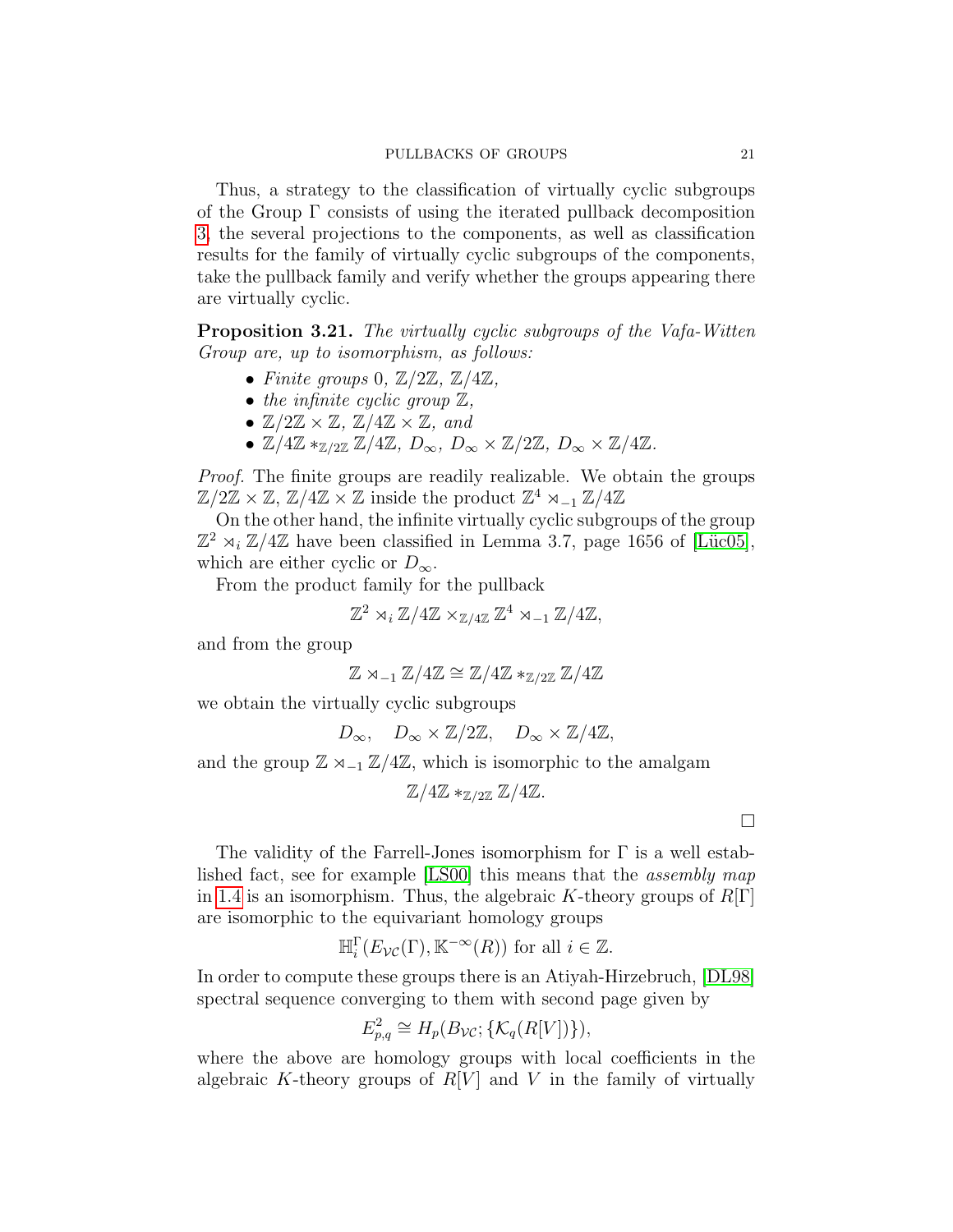cyclic subgroups of Γ. Let us analyze the coefficients in the above homology groups  $H_p(B_{\mathcal{VC}};\{\mathcal{K}_q(R[V])\})$  for  $p+q \leq -1$ . First observe that from the work of Carter [\[Carb,](#page-21-8) Theorem 1], we have that the group  $K_{-1}(\mathbb{Z}[G])$  vanishes for the finite groups of our list above and by [\[Cara,](#page-21-7) Theorem 3],  $K_{-i}(\mathbb{Z}[G]) = 0$  for all  $i > 1$  and all finite groups G. By the work of T. Farrell and L. Jones [\[FJ,](#page-21-6) Theorem 2.1 (b)] and the generalizations in [\[JP03\]](#page-22-5),  $K_{-1}(R[V])$  vanishes for V infinite virtually cyclic subgroup of our list above and by [\[FJ,](#page-21-6) Theorem 2.1 (a)] and the generalizations in [\[JP03\]](#page-22-5),  $K_{-i}(R[V])$  also vanish for  $i \geq 2$  and for all virtually cyclic groups  $V$ . Hence the above spectral sequences consists of zero terms in the range  $p + q \leq -1$ . Hence we have:

<span id="page-21-9"></span>**Theorem 3.22.** Let R be a ring of algebraic integers. Let  $i \leq -1$ . Then, the algebraic K-Theory groups  $K_i(R\Gamma)$  vanish.

# <span id="page-21-10"></span>**REFERENCES**

- <span id="page-21-1"></span>[BCH94] Paul Baum, Alain Connes, and Nigel Higson. Classifying space for proper actions and K-theory of group  $C^*$ -algebras. In  $C^*$ -algebras: 1943–1993 (San Antonio, TX, 1993), volume 167 of Contemp. Math., pages 240–291. Amer. Math. Soc., Providence, RI, 1994.
- <span id="page-21-11"></span>[Bou97] Serge Bouc. Green functors and G-sets, volume 1671 of Lecture Notes in Mathematics. Springer-Verlag, Berlin, 1997.
- <span id="page-21-12"></span>[Bre67] Glen E. Bredon. Equivariant cohomology theories. Lecture Notes in Mathematics, No. 34. Springer-Verlag, Berlin, 1967.
- <span id="page-21-5"></span>[BV14] Noé Bárcenas and Mario Velásquez. Twisted equivariant K-theory and K-homology of  $Sl_3\mathbb{Z}$ . Algebr. Geom. Topol., 14(2):823-852, 2014.
- <span id="page-21-7"></span>[Cara] David W. Carter. Localization in lower algebraic k-theory. Comm. Algebra, 8(7):603–622.
- <span id="page-21-8"></span>[Carb] David W. Carter. Lower k-theory of finite groups. Comm. Algebra, 8(20):1927–1937.
- <span id="page-21-0"></span>[CK90] Frank Connolly and Tadeusz Koźniewski. Rigidity and crystallographic groups. I. Invent. Math., 99(1):25–48, 1990.
- <span id="page-21-2"></span>[DL98] James F. Davis and Wolfgang Lück. Spaces over a category and assembly maps in isomorphism conjectures in  $K-$  and  $L-$ theory.  $K-Theory$ , 15(3):201–252, 1998.
- <span id="page-21-3"></span>[DL13] James F. Davis and Wolfgang Lück. The topological K-theory of certain crystallographic groups. J. Noncommut. Geom., 7(2):373–431, 2013.
- <span id="page-21-6"></span>[FJ] Francis Tom Farrell and Lowell Jones. The lower algebraic k-theory of virtually infinite cyclic groups.  $K$ -Theory, 9(1):13–30.
- <span id="page-21-4"></span>[FO12] Daniel Farley and Ivonne Ortiz. The lower algebraic k-theory of split three dimensional chrystallographic groups. Preprint, ArXiv:1211.2024 [KT], 2012.
- <span id="page-21-13"></span>[HK01] Nigel Higson and Gennadi Kasparov. E-theory and KK-theory for groups which act properly and isometrically on Hilbert space. *Invent.* Math., 144(1):23–74, 2001.